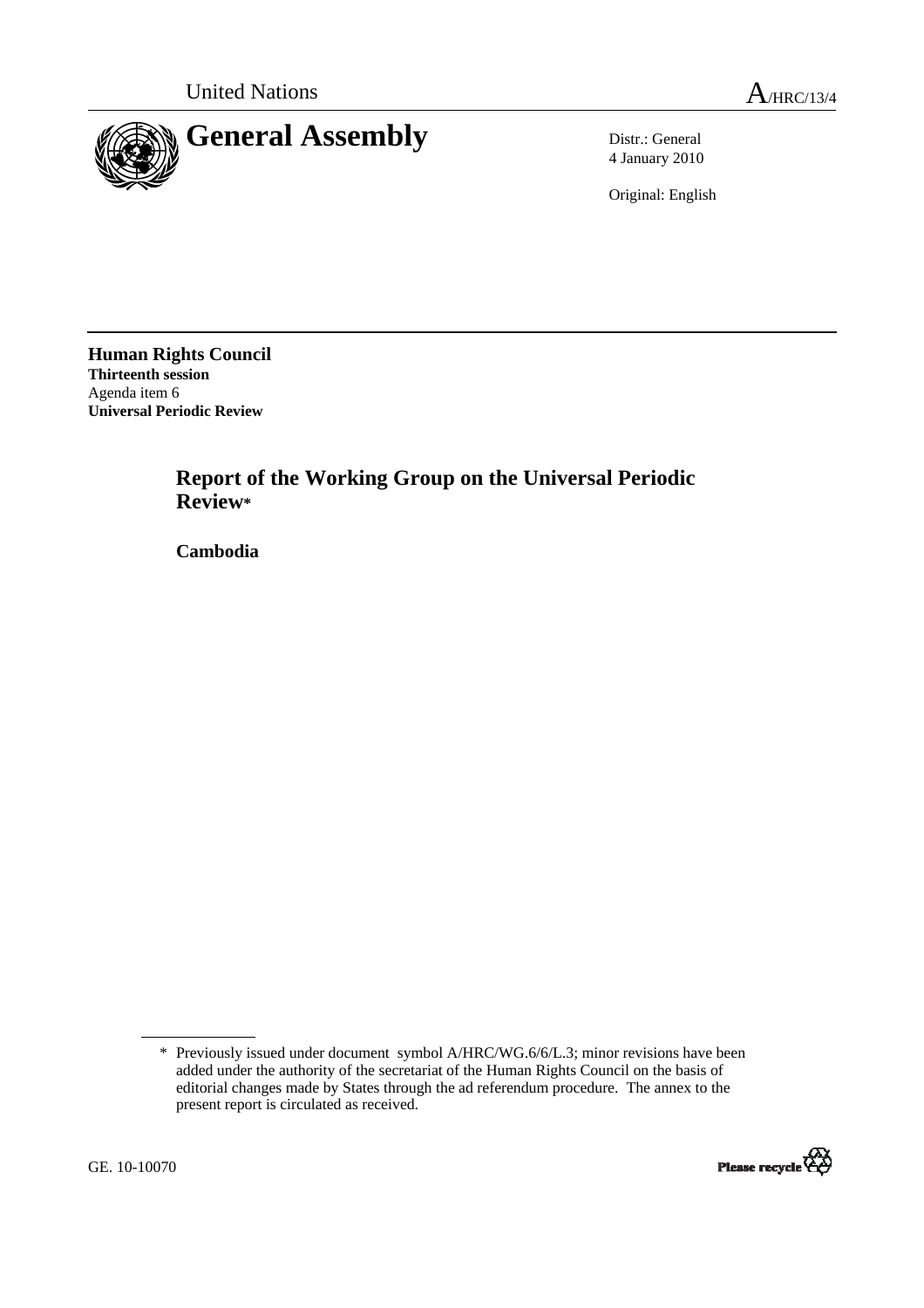### **A/HRC/13/4**

## Contents

|       |    |    | Paragraphs | Page |
|-------|----|----|------------|------|
|       |    |    | $1 - 4$    | 3    |
|       |    |    | $5 - 81$   | 3    |
|       |    | A. | $5 - 22$   | 3    |
|       |    | В. | $23 - 81$  | 6    |
|       | П. |    | $82 - 84$  | 13   |
| Annex |    |    |            |      |
|       |    |    |            |      |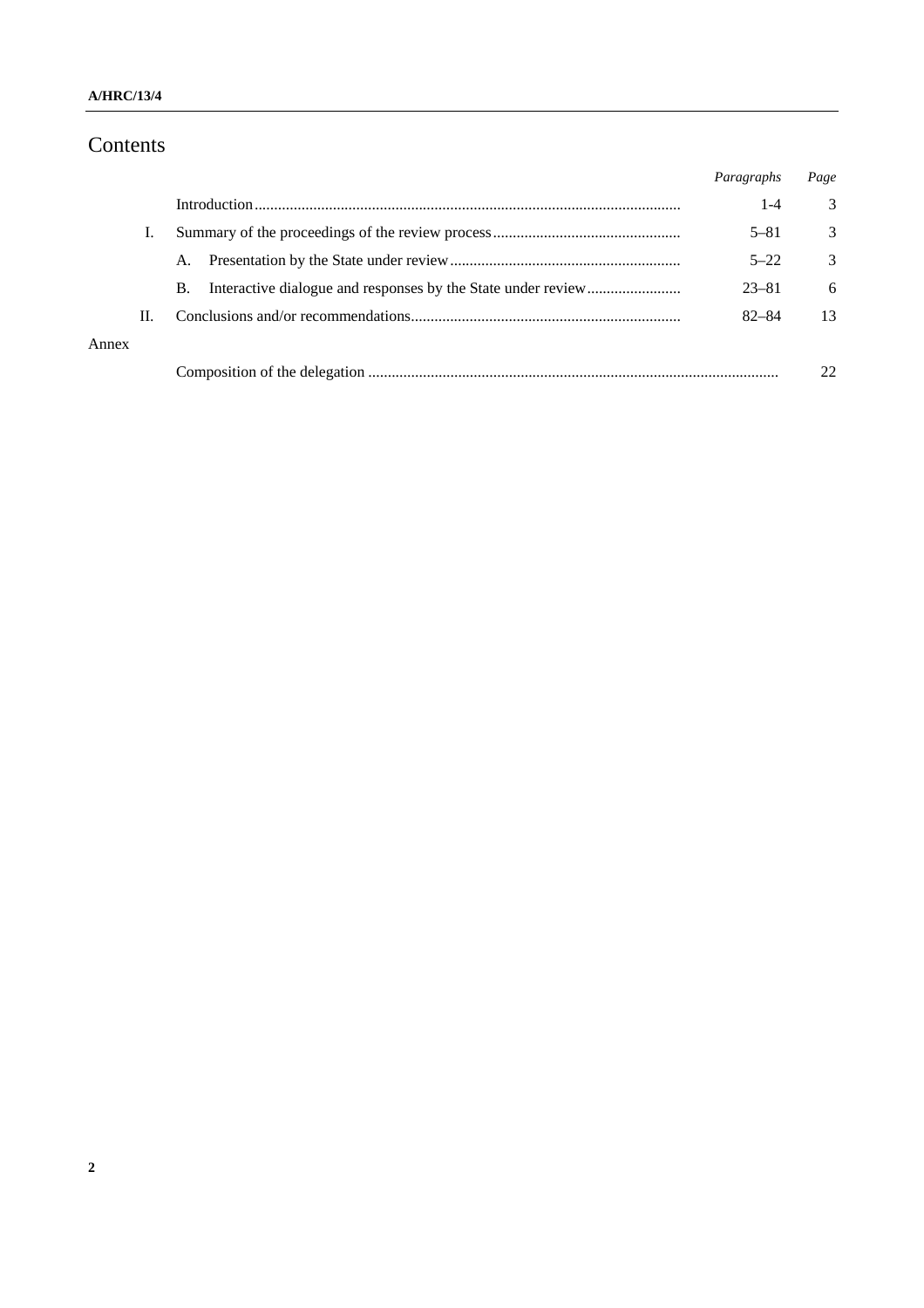## **Introduction**

1. The Working Group on the Universal Periodic Review, established in accordance with Human Rights Council resolution 5/1 of 18 June 2007, held its sixth session from 30 November to 11 December 2010. The review of Cambodia was held at the fourth meeting, on 1 December 2009. The delegation of Cambodia was headed by H.E. Mr. Ith Rady, Secretary of State, Ministry of Justice, and Vice-Chairman of the Human Rights Committee of Cambodia. At its 8th meeting held on 3 December 2009, the Working Group adopted the present report on Cambodia.

2. On 7 September 2009, the Human Rights Council selected the following group of rapporteurs (troika) to facilitate the review of Cambodia: Bahrain, Cameroon and Nicaragua.

3. In accordance with paragraph 15 of the annex to resolution 5/1, the following documents were issued for the review of Cambodia:

(a) A national report submitted/written presentation made in accordance with paragraph 15 (a) (A/HRC/WG.6/6/KHM/1, A/HRC/WG.6/6/KHM/1/Corr.1 and A/HRC/WG.6/6/KHM/1/Corr.2 );

(b) A compilation prepared by the Office of the High Commissioner for Human Rights (OHCHR) in accordance with paragraph 15 (b) (A/HRC/WG.6/6/KHM/2);

(c) A summary prepared by OHCHR in accordance with paragraph 15 (c) (A/HRC/WG.6/6/KHM/3).

4. A list of questions prepared in advance by Argentina, Canada, the Czech Republic, Denmark, Germany, Hungary, Latvia, the Netherlands, Sweden, Switzerland and the United Kingdom of Great Britain and Northern Ireland was transmitted to Cambodia through the troika. These questions are available on the extranet of the Working Group.

### **I. Summary of the proceedings of the review process**

### **A. Presentation by the State under review**

5. The Cambodian delegation highlighted the importance it attaches to the Council's work, including the universal periodic review, in promoting and protecting human rights worldwide. It expressed confidence that the review would contribute to Cambodia's efforts to further enhance human rights. The delegation emphasized the consultative process undertaken in preparation of the national report.

6. Cambodia fully shared the view that all human rights are universal, indivisible, interdependent and interrelated, and that democracy and human rights should be built through these principles, taking into account the historical, political, economic, social and cultural realities of a country. Cambodia had a glorious history, but conflicts and civil war had led to the destruction of all social fabrics including education, health and social protection services, with the loss of qualifications and devaluation of human capital through the Khmer Rouge regime. The country was on a long road to recovery, the delegation noted, towards peace-building, national reconciliation, reconstruction and development. The assessment of Cambodia's human rights should take this into account.

7. Cambodia is a constitutional monarchy that adopts the principles of democracy and pluralism in its political system, it said. Human rights are enshrined in the 1993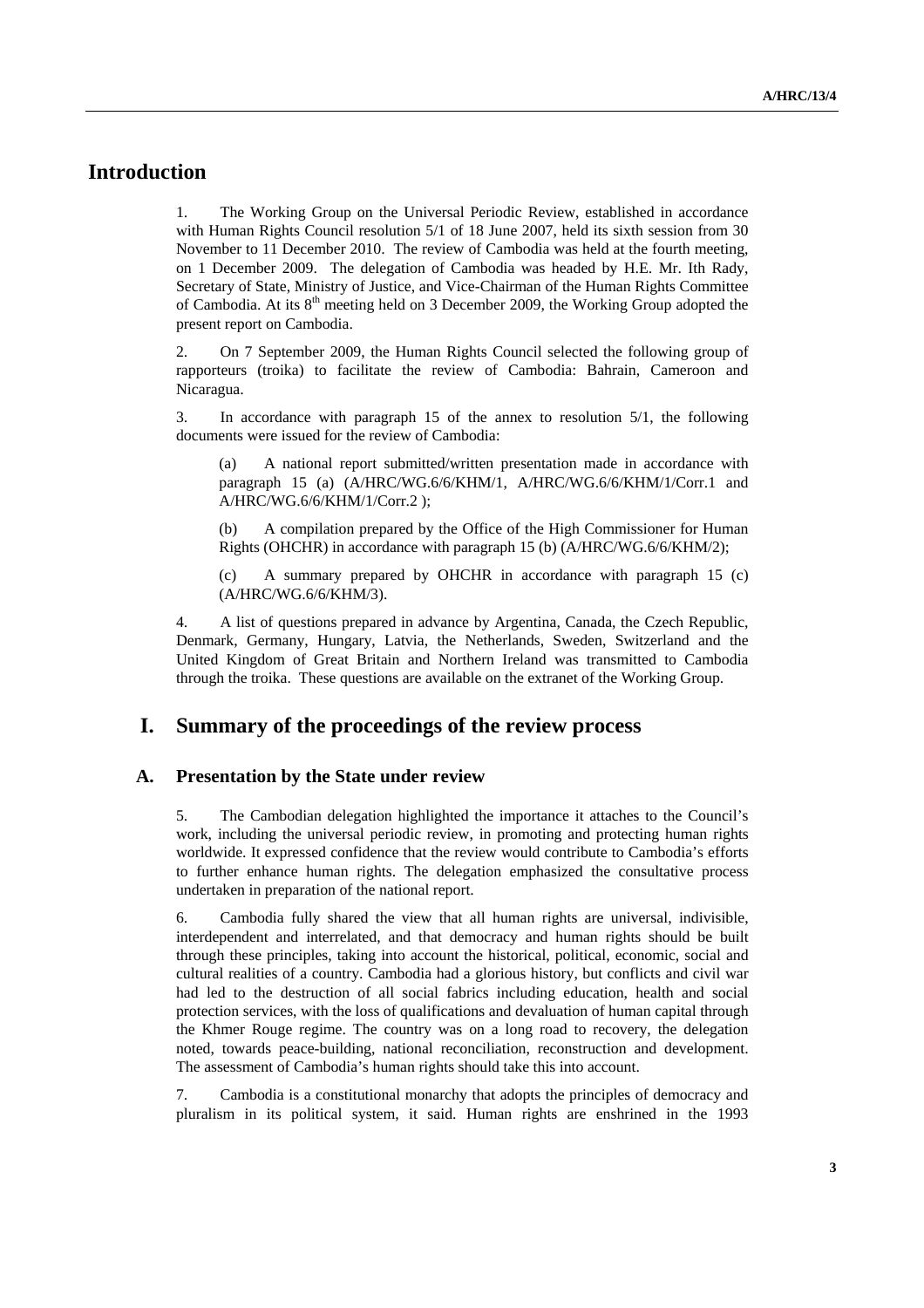Constitution, which provides, inter alia, guarantees for equality before the law, prohibits all kinds of discrimination, and provides for protection of the freedom of speech and expression, free movement, rights to form associations, to religion and beliefs, and to property and security. The delegation cited Cambodia's record of accomplishments in many areas, including remarkable success in economic growth, attributed to democratization and the political stability and security in the country.

8. In the context of international cooperation, the delegation cited its engagement with the United Nations human rights framework, including the Special Representative of the Secretary-General for human rights in Cambodia and OHCHR. The Government has also made efforts, in agreement with the United Nations, to establish the Extraordinary Chambers in the Courts of Cambodia for the prosecution of crimes committed during the period of Democratic Kampuchea. Cambodia is party to human rights and humanitarian law instruments, and has been involved in human rights as a member of the Association of Southeast Asian Nations (ASEAN). As a new party to the Optional Protocol to the Convention against Torture and Other Cruel, Inhuman and Degrading Treatment (OP-CAT), the Government had taken a practical step through the establishment of a national preventive mechanism by a sub-decree signed by the Prime Minister.

9. Cambodia cited initiatives with regard to institution-building and legal and judicial reforms. A number of laws and regulations relating to political, economic, social and cultural sectors had been adopted, contributing to the realization of basic human rights, including laws on disability and on the right to demonstrate. Efforts had been launched to combat trafficking in persons and enforce the law in that regard. Laws essential to enhancing the rule of law and democracy were under preparation. Civil society actors were participating actively in the promotion of the socio-economic agenda, democracy and human rights.

10. Cambodia stressed its special emphasis on poverty reduction, citing the Rectangular Strategy for Growth, Employment, Equity and Efficiency and the national strategic development plan for 1996-2010, designed to speed up development, especially in rural areas. A plan of the Cambodian Millennium Development Goals had been established in line with other national strategic documents. The Government had introduced the social security system in the Financial Sector Development Strategy 2006-2015. Despite remarkable progress, the quality, efficiency and delivery of the public service remained a challenge. Economic growth was still too narrow to ensure the enjoyment of all human rights. Despite a big reduction in the poverty rate from 1993 to 2007, rural poverty remained high.

11. In implementing the land law and policies, the Government was focusing on strengthening the system of land management, distribution and use, land ownership, land rights security and eradication of illegal encroachment, and preventing the concentration of unused and unproductive lands. More than 1.6 million land titles had been provided. Efforts were also being made to establish institutional and legal frameworks and mechanisms to address the issue of land reform, including programmes pertaining to the rights of ethnic and minority communities.

12. The delegation stressed that the cross-cutting issue of gender was at the forefront of Cambodia's political agenda and highlighted Government efforts to promote the status of women through the plan entitled *Neary Rattanak* (Women as Valuable Gems). Steps had also been taken to tackle violence against women. The second phase of the Gender Mainstreaming Strategy had been launched, aimed at promoting women's capacitybuilding, enhancing women's ability to participate in public affairs and eliminating negative perceptions of women.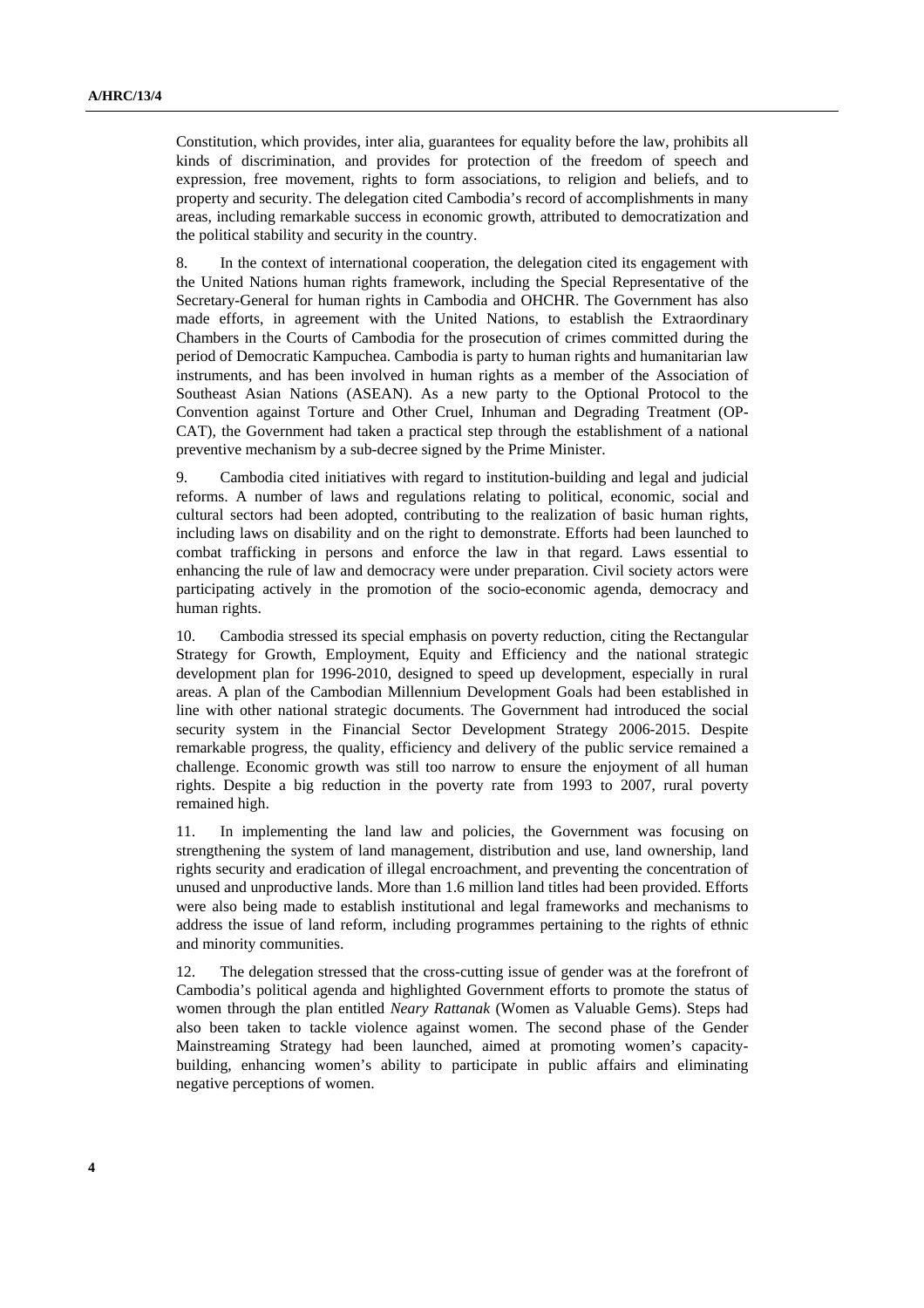13. The Government has incorporated relevant concepts of the Convention on the Rights of the Child into a number of laws, and the Department of Anti-Human Trafficking and Juvenile Protection of the Ministry of Interior has cooperated with UNICEF, World Vision, Save the Children Norway and OHCHR on a programme to implement the law against sex abuse, sex trade and trafficking in women and children. Cambodia recognized the importance of education as a major tool for national development of human resources, citing relevant national strategies and progress in that regard.

14. On health matters, the delegation cited interim indicators since 2005 suggesting that health access and delivery continued to improve. It added, however, that health care and rural sanitation services as well as the supply of clean water in rural areas were below Millennium Development Goals targets.

15. The delegation stated that Cambodia had signed the Convention on the Rights of Persons with Disabilities (CRPD) in 2007 and ratified a law in the relevant area in 2009. It cited a policy paper and plan of action on disability containing a series of measures in that regard.

16. Noting that the 1993 Constitution had abolished the death penalty, the delegation stressed Cambodia's recognition of the rights to life and freedom of its people, mindful of their tragic past experience.

17. Cambodia expressed appreciation for the support provided by the international community in the promotion and protection of human rights and hoped for a sharing of good practices and recommendations during the present review, as well as further technical assistance to enhance the institutional capacity of Cambodia.

18. On advance questions regarding the Anti-Corruption Unit, it stated that fighting corruption was one of the core elements of the Government's strategic documents. A comprehensive anti-corruption law was going through the final stages of approval within the Government. Meanwhile, the existing legal framework and institutional mechanisms were being invoked to reduce and prevent corruption. The structure of the Anti-Corruption Unit had been reorganized through a 2006 sub-decree and an office for the receipt of complaints had been established. The delegation noted that disciplinary actions had been taken against State officials involved in corruption. In public management, more transparency was being ensured in the competitive bidding processes. Education campaigns had also been launched. Results were already being seen, including increasing private sector investments, macroeconomic growth and galloping increases in Government revenues resulting from enhanced transparency and predictability. It noted that eradicating corruption was a long-term, challenging endeavour. The Anti-Corruption Unit would be further strengthened with sufficient staff and expertise and would be assisted in prosecuting people accused of corruption. The delegation stated that the anti-corruption law would be included in the agenda of the Council of Ministers' meeting on 11 December 2009.

19. The delegation stated that Cambodia was committed to establishing an independent human rights institution.

20. On questions relating to land issues, the delegation reiterated that land grabbing was not the policy of the Government. The Government had taken serious steps and measures to address the issue and would expand upon that further.

21. Cambodia stated that the Government encouraged freedom of the press, of employment, of expression, the right to demonstrate and the freedom to attend rallies within the legal framework. Cambodia has a free press and trade unions and thousands of civil society organizations including at least 11 foreign human rights organizations. Cambodians have unobstructed access to foreign media, and local media supporting either the ruling or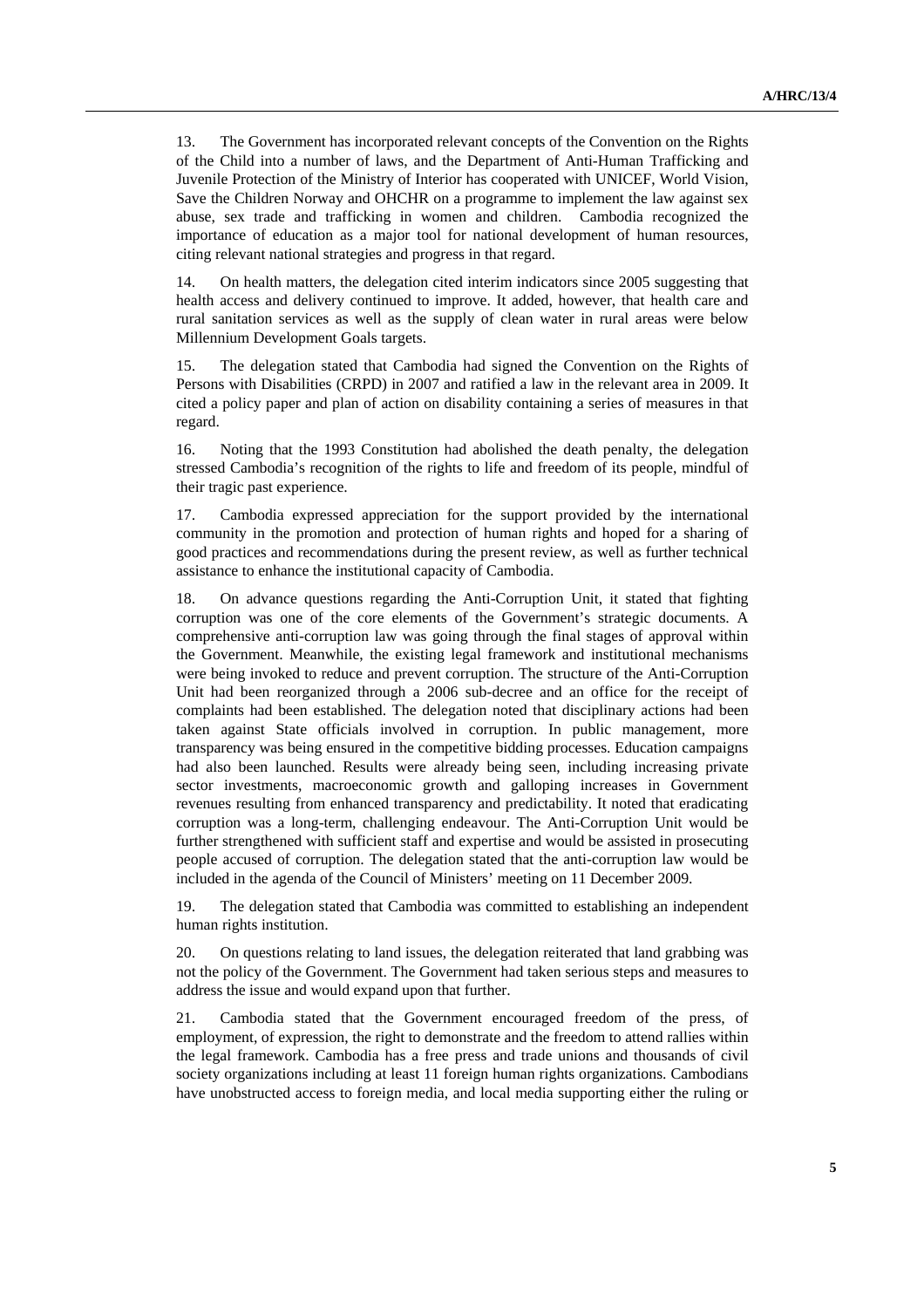opposition party have complete freedom to publish. It remarked that individual rights come with the special responsibility of maintaining national interest, national unity and security.

22. On follow-up to the universal periodic review, the delegation stated that the Cambodian Human Rights Committee, which coordinated the preparation of the national report, would continue to follow up with key ministries and agencies. The Government would consider broader cooperation with civil society for Cambodia's next review. The delegation thanked OHCHR and development partners for their support.

#### **B. Interactive dialogue and responses by the State under review**

23. During the interactive dialogue, statements were made by 53 delegations.<sup>1</sup> A number of them thanked the Government for its national report, presentation and responses to advance questions. Several States also commended Cambodia's cooperation with international human rights mechanisms, including the Special Representative and OHCHR, and Cambodia's accession to major human rights instruments. Some also noted Cambodia's efforts to overcome the legacy of its tragic past and to establish democracy built around the principles of the rule of law and good governance. Also noted was the country's development in the past decades in terms of stability, economic growth and respect for human rights. Recommendations made during the interactive dialogue are listed in section II of the present report.

24. Myanmar noted Cambodia's openness in acknowledging its human rights challenges such as a weak social security net for workers and high rural poverty rate. Myanmar welcomed Cambodia's initiatives to reduce poverty with the Rectangular Strategy and the national strategic development plan and achievements in that regard. Myanmar made recommendations.

25. Algeria welcomed Cambodia's efforts in a number of sectors, such as poverty reduction through the Rectangular Strategy and the national strategic development plan. It regretted that poverty was only reduced by one percent each year, making it difficult to achieve the Millennium Development Goals. Algeria made recommendations.

26. Brunei Darussalam was encouraged by Cambodia's efforts to develop institutional frameworks for human rights, poverty reduction and legal and judicial reforms. Brunei expressed appreciation for Cambodia's cooperative approach in building a strong commission on human rights within ASEAN. It made a recommendation to Cambodia.

27. Turkey encouraged the authorities to take into consideration the recommendations made by the Committee on Economic, Social and Cultural Rights, the Committee on the Elimination of Discrimination against Women and the Committee against Torture to intensify the fight against trafficking and address the root causes, including through gendersensitive poverty reduction strategies. Turkey noted challenges in the field of education and made a recommendation. Noting that more than 70 per cent of the urban population lives in slums, it encouraged adoption of a national housing policy. It asked about further technical assistance required by Cambodia.

28. Sweden was concerned about reports of displacement after legally doubtful land concessions, of evictees forced to resettle far from their original homes, and of human rights monitors denied access to sites. It noted the need for legal reforms for an independent

 $<sup>1</sup>$  Due to time constraints, the following delegations were unable to take the floor: Cameroon, Chile,</sup> Senegal, Latvia, Bangladesh, South Africa, Argentina and Mauritius.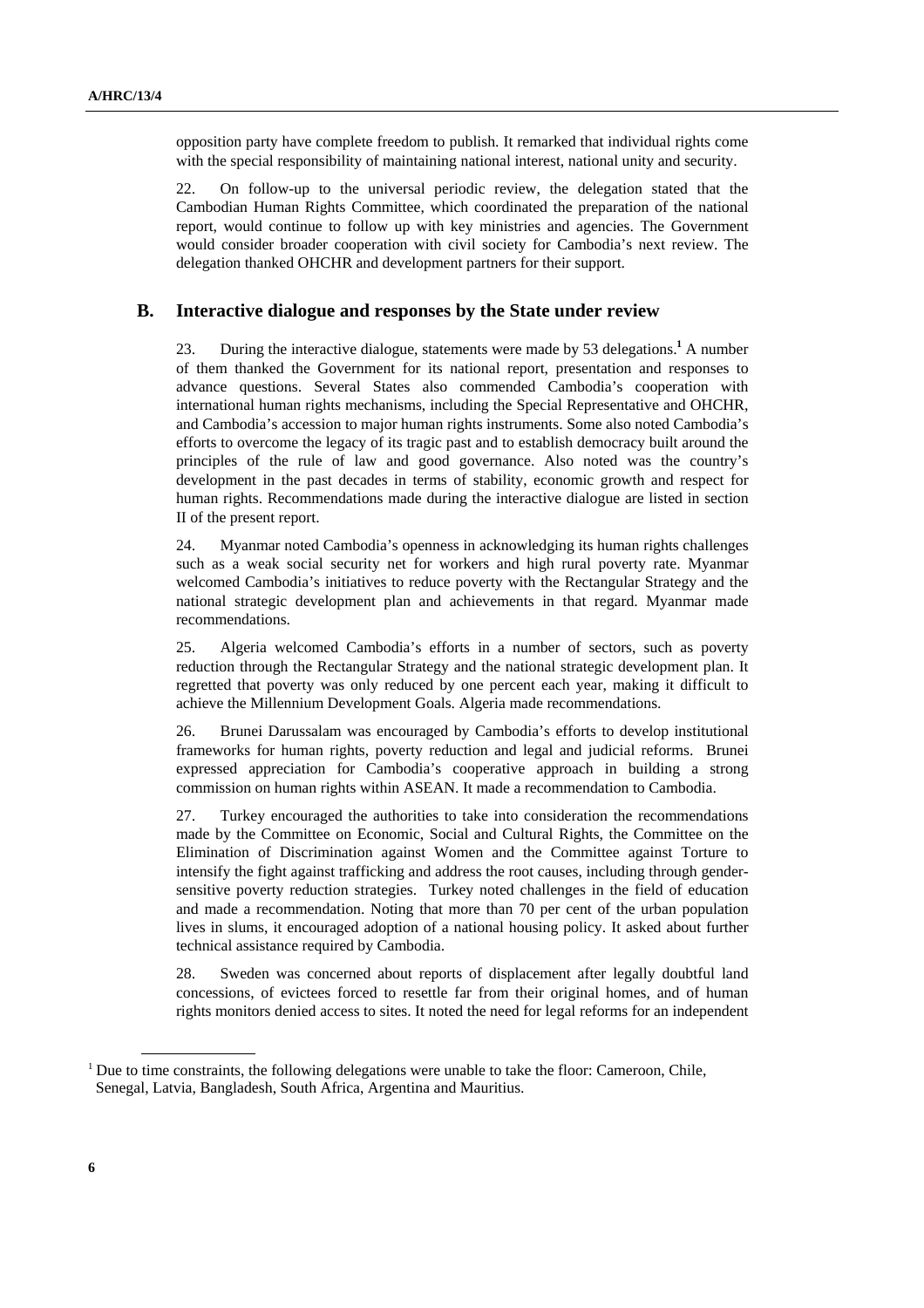and impartial judiciary and for the Government to refrain from measures to influence or instruct judges on specific cases. It expressed concern about corruption, access to public service, women's rights and human trafficking. It made recommendations.

29. Belgium applauded the dialogue with civil society and encouraged Cambodia to pursue its efforts. It welcomed the current trial against Duch and hoped that the Extraordinary Chambers would play an important role in respect of human rights and the fight against impunity. Belgium noted with concern cases of political influence and corruption in the Extraordinary Chambers. It enquired about the evaluation of their work and measures to guarantee their independence. Belgium made recommendations.

30. Canada underscored Cambodia's commitment to civil and political rights but expressed concern about the use of courts to limit freedom of expression and political freedom and the lifting of parliamentarian immunity of opposition members. Canada noted Cambodia's resolution to establish good governance, democracy and respect of human rights and stated that peace and stability, reconstruction and economic development go together with human rights. Canada made recommendations.

31. Singapore noted progress in areas such as infrastructure development, health care, education, poverty reduction and rural development. It recognized Cambodia's ongoing dialogue and cooperation to implement public sector reform. It noted the positive impact of Cambodia's focus on human resource development and stated that only by promoting best practices and changing mindsets in the public sector could future reforms be effective.

32. Malaysia was pleased to note that Cambodia was moving ahead with its development strategy encompassing economic growth, poverty reduction and human resources development. It was particularly encouraged to note Cambodia's serious efforts in combating violence against women, including domestic violence, and trafficking in women and children. Malaysia made recommendations.

33. The Lao People's Democratic Republic welcomed Cambodia's progress in recovery efforts, in implementing its national strategic development plan and in human rights, legal and judicial reform and land reform. It welcomed the establishment of institutions to promote and protect human rights, hoping that Cambodia would continue to fulfil its obligations and overcome the challenges of poverty. It made a number of recommendations.

34. Brazil noted the activities of the Extraordinary Chambers, democratization efforts, judiciary strengthening, poverty reduction, pursuit of sustainable development and abolition of the death penalty. It asked about the fulfilment of children's rights, women's rights and measures against discrimination, as well as economic, social and cultural rights, with attention to the rich-poor gap, urban-rural inequality and land use. It made recommendations.

35. The United Kingdom of Great Britain and Northern Ireland welcomed Cambodia's emphasis on strengthening governance, judicial reform and equal enforcement of the law. Recognizing that a defamation law protects privacy and reputation, it noted however that freedom of opinion and expression must be respected. It recognized that land disputes should be resolved to give the rural poor access to land titles. It asked about building on civil society consultation as part of the follow-up and about planned reforms of the legal and judicial system. It also made recommendations.

36. Cuba noted the process of national reconstruction aiming for a fair and inclusive society. Cuba welcomed Cambodia's fight against poverty shown in the national strategic plan for development. It noted the 2005 law to prevent domestic violence and the national action plan in this regard. Cuba congratulated the establishment of 50-50 gender parity in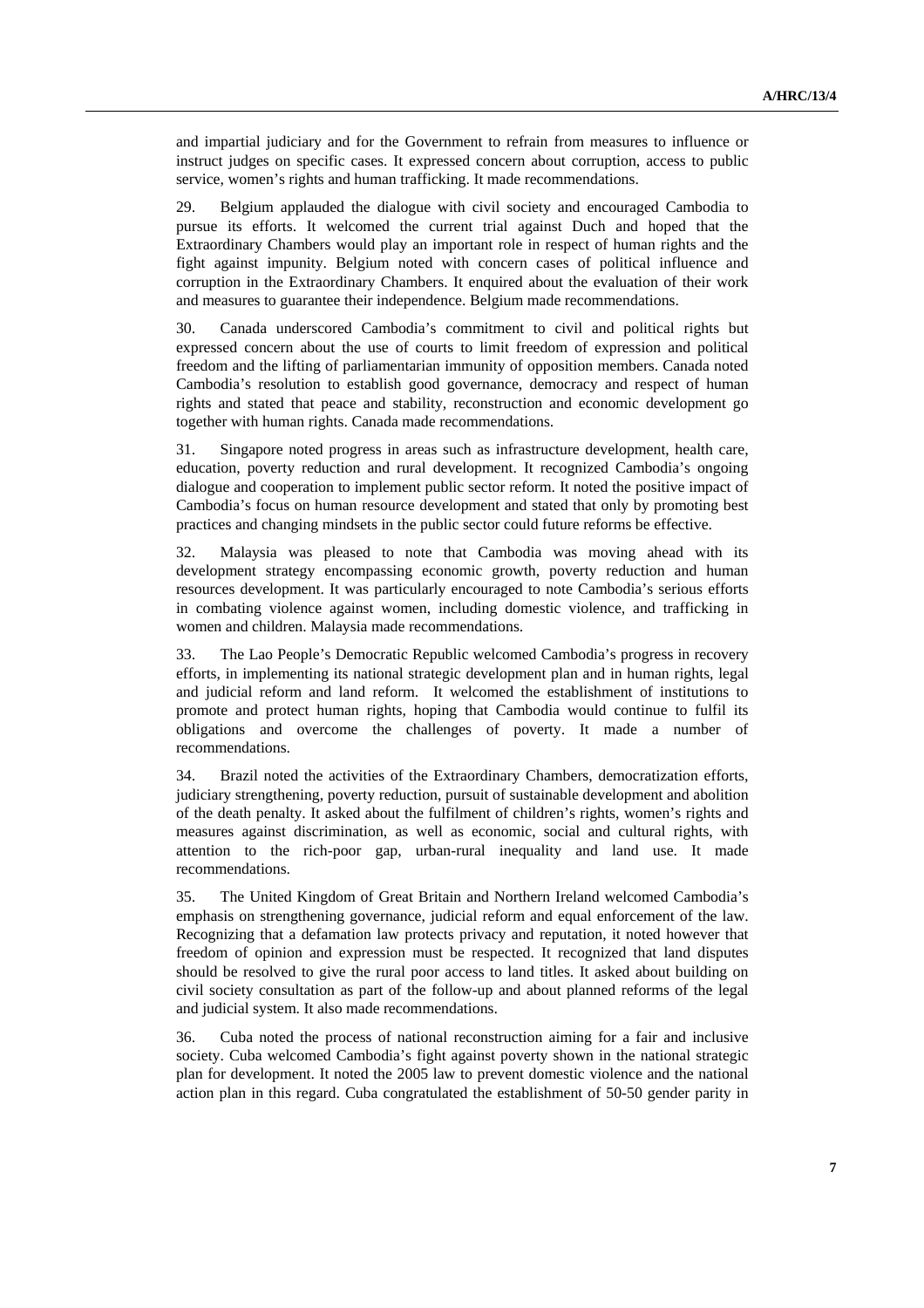selection for public officials. It urged the international community to assist Cambodia and made recommendations.

37. Morocco applauded measures to build institutional capacities and create a national human rights institution. Morocco cited the National Council on Ethnic and Demographic Issues as an example of how to instil the principle of tolerance and coexistence in a society and asked for additional information about the role of the Council in promoting minority rights. Morocco made recommendations.

38. Indonesia commended the establishment of the Cambodian Human Rights Committee and the Senate Complaints Commission, noting that these institutions were further strengthened through the Rectangular Strategy. Indonesia also noted the importance Cambodia attached to setting up adequate structures for the protection of vulnerable groups, expressed appreciation for the Government's openness about the difficulties and challenges faced, and made a recommendation.

39. Spain noted Cambodia's commitment to combat child prostitution and trafficking. Spain welcomed the abolition of the death penalty. It supported the reform and strengthening of Cambodia's judiciary and highlighted efforts for protection of minors. It made recommendations.

40. Japan commended efforts for development and improvement of people's lives. It was encouraged by and supported Cambodia's efforts to protect and promote human rights and democracy. Japan appreciated progress made on the Khmer Rouge tribunal and the development of the domestic legal system. It made recommendations.

41. Pakistan noted Cambodia's recent remarkable economic growth as well as the dividends of democracy Cambodia had started to receive, reflected in achievements in social, economic, political and cultural fields. Pakistan expressed appreciation for Cambodia's ambitious strategies to promote and protect human rights. It enquired about Cambodia's experience in reforming the legal and judicial system, and made recommendations.

42. Egypt noted progress in poverty reduction, ensuring the right to education and health, and upholding the rule of law through the reform of the judicial system, with a focus on guarding against impunity for past crimes. Egypt noted efforts to ensure gender equality and protect the rights of women and children, and sought more information on policies and strategies to attain social cohesion and the Rectangular Strategy. Egypt also put forward recommendations.

43. France regretted that steps taken to strengthen the rule of law fully guarantee neither the independence of judges, nor the right to a fair trial. As to the frequent lifting of the immunity of opposition parliamentarians, France asked about measures to ensure that freedom of expression complies with international standards. It noted a high degree of violence against women and girls despite legislation adopted. France made recommendations.

44. The Netherlands noted reports of corruption and political interference in the Extraordinary Chambers, and interference in the Constitutional Council and the Supreme Council. Taking note of efforts in the area of land ownership and reform, it cited reports of legally dubious land concessions, land-grabbing and forced evictions. It noted that a more equal distribution of wealth and opportunities would enhance economic, social and cultural rights. It welcomed the national strategic development plan and the educational strategic plan for 2006-2010, but noted public that expenditure stood at 3.5 per cent of GDP. The Netherlands made recommendations.

45. Sri Lanka expressed appreciation for the importance Cambodia attaches to economic, social and cultural rights while building a strong democracy that promotes and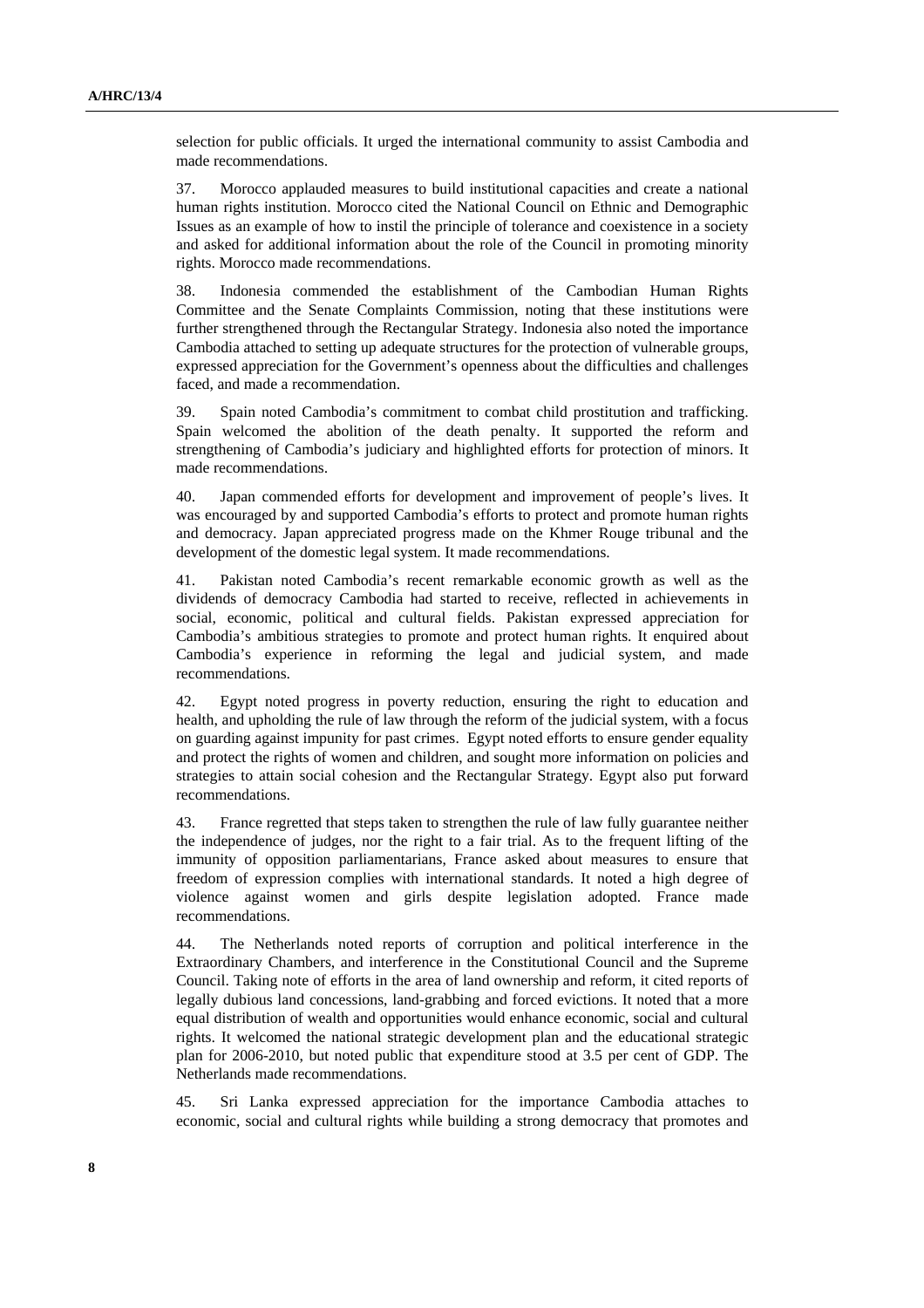protects civil and political rights. It commended Cambodia's emphasis on poverty reduction. It noted recent efforts to improve the legal and judicial system, the rule of law, good governance and the institutional framework related to the protection of human rights, and enquired about the role of the Senate Complaints Commission and establishment of a national human rights institution.

46. Viet Nam noted Cambodia's great efforts and recorded achievements in national reconciliation, reconstruction and socio-economic development. It commended the reforms undertaken in political stability and security, education, health, poverty alleviation, anticorruption, land use and advancement of the rights of women and other vulnerable groups. It made recommendations.

47. Mexico recognized advances made to confront recent history and serious human rights violations, as well as Cambodia's cooperation with the international community. It noted that Cambodia faced significant challenges in strengthening its human rights' protection with international support. Mexico asked about the status of the establishment of the national preventive mechanism, once OP-CAT was ratified. It made recommendations.

48. China welcomed the establishment of the commissions for human rights and the receipt of complaints, and the National Human Rights Committee. It noted Cambodia's rather weak social economic foundation, which must be considered when assessing the human rights situation. It commended the Rectangular Strategy and the national strategic development plan, which had sped up economic growth. China asked about progress made in land reform and how it was impacting on the protection of human rights.

49. The Russian Federation, while acknowledging the problems and challenges faced by Cambodia, commended efforts to ensure recovery, implement a policy of national reconciliation, support stability in society as well as high rates of economic growth, and improve living standards. It put forward recommendations.

50. Belarus welcomed efforts to enhance and protect human rights through measures to combat poverty and unemployment, facilitate access to health care and provide basic education. Belarus appreciated efforts to improve the legal and judicial systems as well as legislative initiatives to combat trafficking of persons, and made a number of recommendations.

51. Thailand noted the legal and judicial reforms, which would enhance implementation of the core international human rights instruments and help strengthen the rule of law. It welcomed the Rectangular Strategy and national strategic development plan and the clearance of landmines. It congratulated Cambodia for recognizing that more needs to be done to meet the rising expectations of its people. Thailand made recommendations.

52. The Philippines noted the persistence of underdevelopment and resource constraints, as well as Cambodia's commitment to human rights and its openness and cooperation with the international community, including the Council and treaty bodies. It applauded Cambodia's decision to establish an independent national human rights institution. It noted that improving literacy and quality of education was a challenge and observed Cambodia's measures to curb violence and sexual exploitation of women and girls. It made recommendations.

53. The Republic of Korea noted Cambodia's efforts, especially in the social, economic, political and cultural fields. It shared treaty body concerns about the lack of judicial independence and impunity. It asked about strategies to address these concerns. It took note of stakeholders' submissions, referring to public education initiatives that had produced a change of attitude towards disability. It made recommendations.

54. In its responses, the Cambodian delegation highlighted that land issues are among the priorities in its national agenda. The delegation explained the objectives of the 2001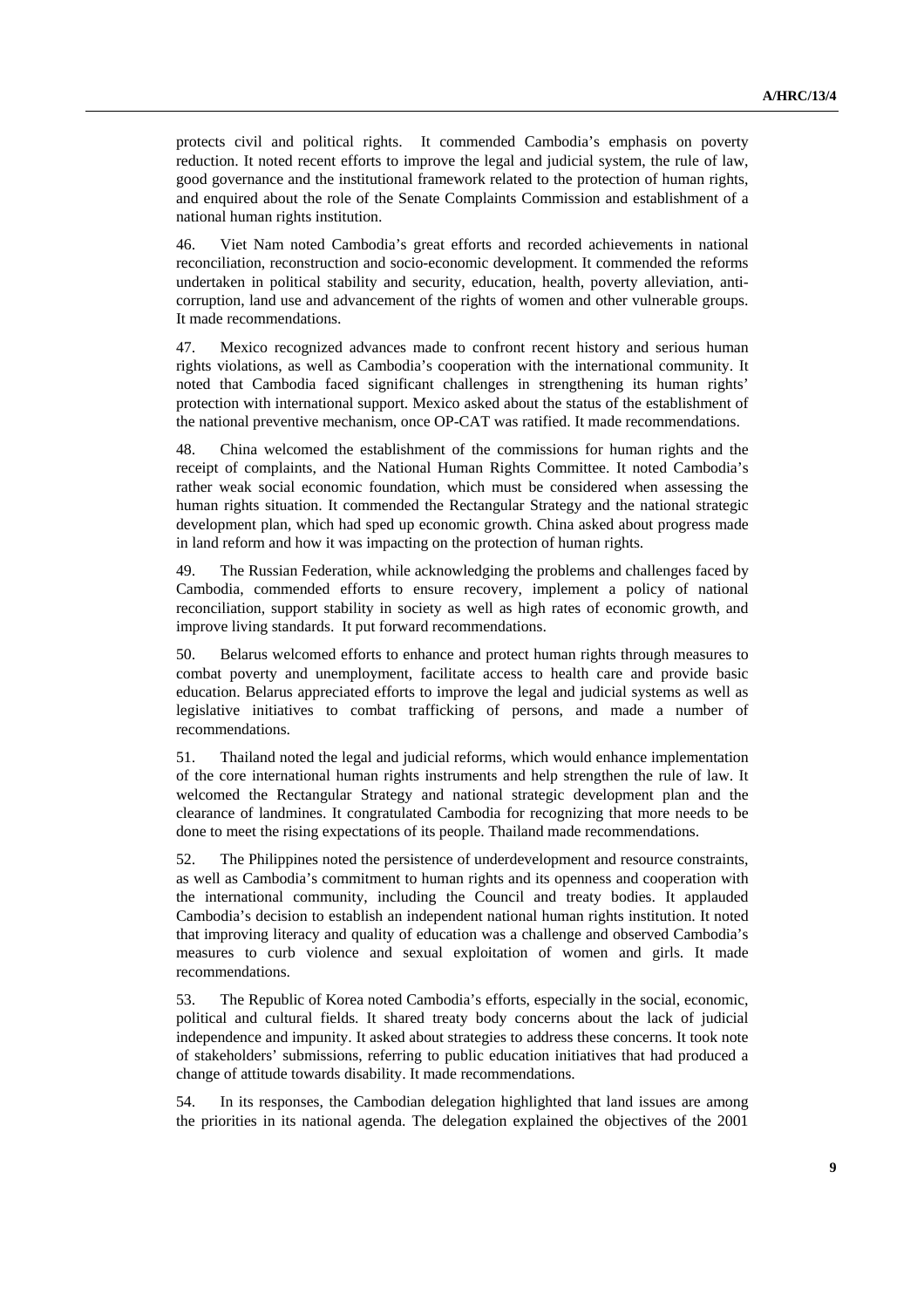land law, inter alia to determine ownership; apply the law through negotiations with the rightful private owners to avoid litigation; and find solutions providing evictees with appropriate compensation or relocation. Cambodia established a national authority for the resolution of land disputes in 2006. The policy and legal framework for effective implementation of the land law has been developed and approved by sub-decrees and the draft policy on a land evaluation system. The Council of Ministers also recently announced the creation of a working group to find satisfactory solutions for landowners and land occupants prior to eviction.

55. The land dispute resolution mechanism has so far resolved 1,400 cases. There are continuous efforts to improve and implement land registration procedures for systematic and sporadic titling. The delegation also reported progress in transparency and accountability. Immediate challenges ahead were to curb further illegal land occupancy and land concentration for unproductive purposes. Priority is given to people needing land for building houses and for farming, taking account of the needs of vulnerable groups.

56. Given the importance of land for social development in Cambodia, especially for poverty reduction, the delegation acknowledged the challenges of land administration, requiring a commitment in terms of human resources, time and financing.

57. On freedom of expression, the delegation reiterated that Cambodians have largely enjoyed this right. Citing article 19 (3) of the International Covenant on Civil and Political Rights (ICCPR), it noted that Cambodia could accordingly impose restrictions on that right. Cambodia appreciates the expression of all views, including criticism, which would positively contribute to the promotion of democracy and human rights.

58. In response to questions on the Extraordinary Chambers, Cambodia remarked that they were the product of negotiations between Cambodia and the United Nations. The Extraordinary Chambers are a Cambodian court with international participation, thus contributing to the strengthening of the court system in Cambodia. Between January and February 2009 a mutual understanding had been reached concerning the strengthening of the structure and administration of the Extraordinary Chambers. It was hoped that it would become a model court. The delegation noted that the first trial would close at the end of 2009 and the second case resume at the beginning of 2010.

59. Denmark expressed concern at allegations of the use of torture and other forms of ill treatment, long pre-trial detention and, as noted by the Committee against Torture, the general atmosphere of impunity. It enquired about measures taken to address impunity and the lead time for the establishment of an independent national preventive mechanism to directly receive and investigate complaints of torture. Denmark made recommendations.

60. Switzerland noted with concern forced and illegal evictions, as well as land confiscation without adequate compensation. It considered corruption to be a major obstacle to development. It applauded Cambodia's judicial reform and measures taken to fight impunity for past human rights violations. It referred to the issue of freedom of expression and of the press and noted that the new criminal code still provides for offences of defamation. Switzerland made recommendations.

61. Australia acknowledged Cambodia's advances in strengthening institutional capacity and legal frameworks. It welcomed Cambodia's commitment to strengthening the rule of law and good governance. While welcoming also its commitment to freedom of expression, Australia asked how Cambodia intended to apply this concept to civil society, media representatives, political commentators and political figures. Acknowledging the complexity of land issues, Australia made a recommendation.

62. The Bolivarian Republic of Venezuela highlighted Cambodia's efforts in poverty reduction in rural zones and the Strategic Development Plan that has achieved sustained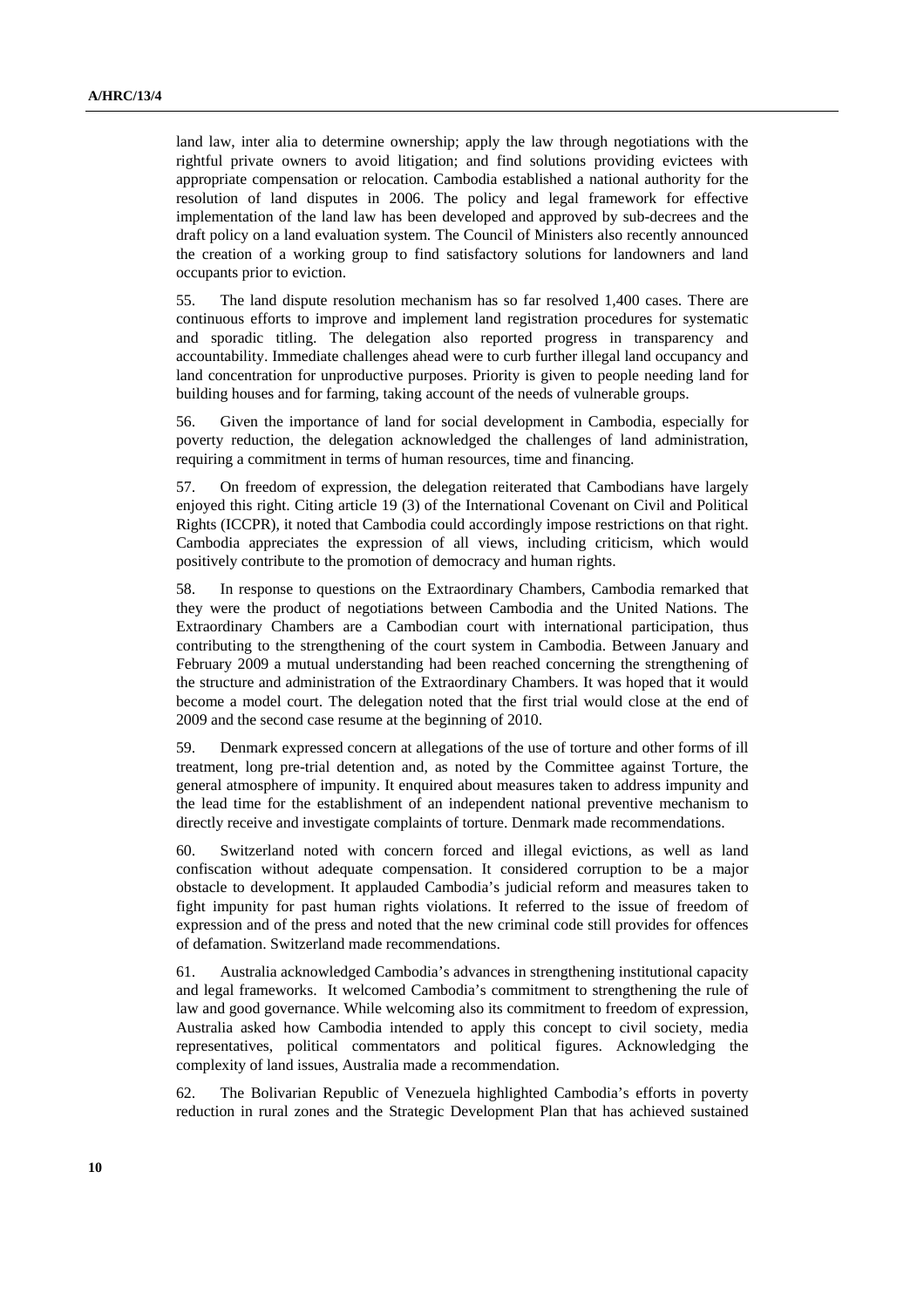annual poverty index reduction of one percent. It highlighted land distribution among citizens and minority communities in need, in the framework of agrarian reform promoted by the government, ensuring ownership through land registry and legal granting of land. It made recommendations.

63. Azerbaijan expressed support for Cambodia's efforts to accelerate democratization. Azerbaijan noted that Cambodia was in the process of establishing a national human rights institution, encouraged Cambodia to further improve its judiciary system through ongoing reform efforts, and made recommendations on these and related issues.

64. India welcomed the Extraordinary Chambers' achievements and the recent elections at community level. India expressed appreciation for Cambodia's prioritization of poverty reduction through its National Strategic Development Plan, in particular its education component. It remained concerned about the drop-out rate, particularly amongst girls. India echoed CESCR's concerns on the absence of an anti-discrimination law for persons with disabilities. It was encouraged by Cambodia's decision to ratify the CRPD and its intention to establish a national human rights institution in compliance with the Paris Principles.

65. Bhutan welcomed Cambodia's strategies to achieve greater human development. It recognized the challenges and constraints faced by Cambodia due to its history, but cited with appreciation notable progress made in recent years in Cambodia's socio-economic and political development. Bhutan made a recommendation.

66. While citing progress made in rebuilding Cambodia's judiciary and eliminate judicial corruption, the United States of America noted allegations of corruption. It noted that, once passed, the anti-corruption law should be effectively and consistently implemented. It called for further efforts to eliminate the worst forms of child labour and to protect workers' rights. It noted also that freedom of association is limited, anti-union discrimination and violence against trade union leaders goes unpunished. The United States made recommendations.

67. New Zealand acknowledged Cambodia's progress in some areas, including in poverty reduction and landmines clearance. It remained concerned, however, about reports of restrictions on the freedom of expression, including access to the media, and limitations on freedom of the press and freedom of assembly, as well as on the work of civil society. It also expressed concern about reports of large-scale evictions and increasing conflicts over land. While noting positive efforts to establish an independent judiciary, it remained concerned about reports of corruption and inefficiency within the judiciary. New Zealand welcomed Cambodia's signature of CRPD in 2007, and put forward a number of recommendations.

68. Israel acknowledged Cambodia's continuing strides towards establishing democracy, in spite of its difficult path towards peace and stability, and noted that its openness to capacity-building and international cooperation infused its efforts to realize human rights for all. In that spirit, Israel made a number of recommendations.

69. Slovenia commended Cambodia's *Neary Rattanak* plan. It asked about including in law a definition of discrimination against women, adequate sanctions, effective remedies and special measures to accelerate de facto equality. It noted that sexual violence against women was still a major problem, despite the adoption of the 2007 law against domestic violence. It noted that children's and girls' right to education remained problematic and asked about obstacles preventing girls from continuing their education, such as early and forced marriages. It made recommendations.

70. Slovakia noted Cambodia's lack of judicial infrastructure and resources and the inability of its judiciary to protect the public from human rights violations. In that regard, Cambodia could seek international assistance in pursuing an independent, impartial,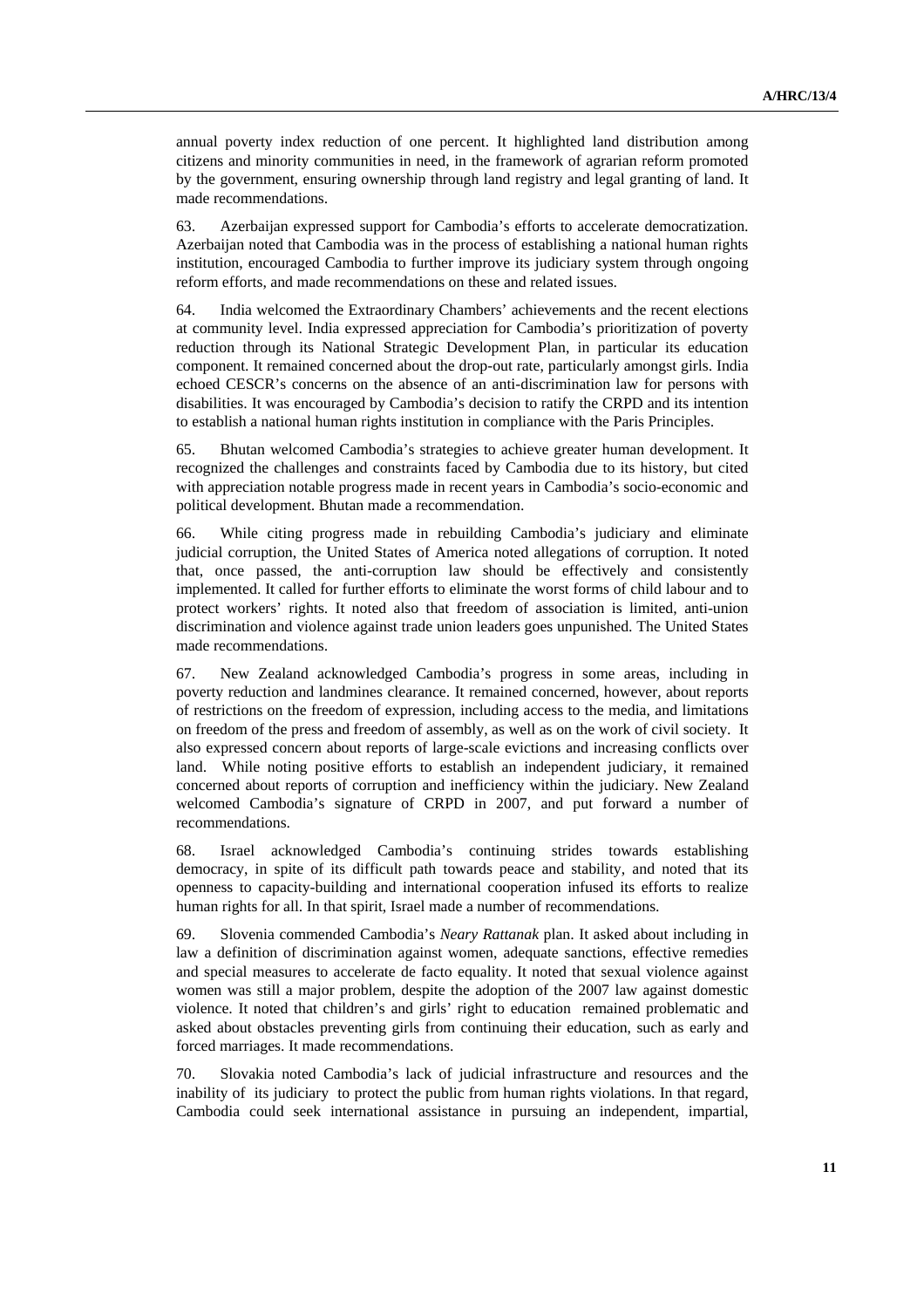corruption-free judiciary. It noted reports of sexual violence against women and human trafficking, especially of women and girls for sexual exploitation. It made recommendations.

71. Hungary welcomed the establishment of the national human rights institute. It expressed concern about the shortcomings with regard to the rights to freedom of peaceful assembly and freedom of expression. With reference to the observation of the 2008 elections by the European Union election observation mission, it noted that further consideration should be given to the full implementation of election regulations in the future. Hungary made recommendations.

72. Nepal stated that for the process of post-conflict peace-building, national reconciliation, reconstruction and development to succeed, Cambodia needed continued understanding, sensitivity and support of the international community. It asked Cambodia to share its experiences in creating indigenous institutions in the post-conflict phase and wondered how those institutions were supportive of its liberal economic policies.

73. Italy appreciated Cambodia's efforts in promoting gender equality, particularly its commitment to a 50 per cent quota for women in public administration. It welcomed the *Neary Rattanak* plan as a means to build women's capacity. Italy was concerned by reports indicating that gender equality remained a challenge. It welcomed Cambodia's efforts against human trafficking. Italy asked if Cambodia still intended to modify legislation concerning the activities of non-governmental organizations, as announced in 2008 and if so, how. It made recommendations.

74. Norway appreciated Cambodia's cooperation with the United Nations human rights system, ratification of several human rights instruments and cooperation with the Special Rapporteur. Norway recognized efforts in combating human trafficking and gender violence. It remained concerned about reports of a lack of judicial independence and effectiveness, and the vulnerable situation of human rights defenders. It made recommendations.

75. Austria noted that discrimination against women and traditional perceptions were still widespread, and that women were affected by sexual and domestic violence. It asked about plans to improve women's access to employment and to address impunity of rapists. It also noted several reported cases of intimidation and violence against trade unionists, staff of non-governmental organizations and journalists and asked about plans to ensure proper investigation and prosecution of those responsible. Austria commented on so-called "clean-up operations" by which poor people living on the streets were arbitrarily arrested and detained in "rehabilitation centres". Comments were also made on the use of excessive force by police and soldiers in evictions taking place outside a proper normative framework, and recommendations were put forward.

76. Germany noted with concern reports on the intimidation of human rights defenders, non-governmental organizations and the media, and in some cases lifting of immunity of parliamentarians, in order to prevent them from raising their voice to protest human rights violations. With regard to the freedom of expression and Cambodia's concepts of defamation and disturbance of public order, Germany enquired as to how Cambodia reconciled such restrictive approaches with the obligations it had taken on when ratifying ICCPR. Germany made a number of recommendations.

77. Ireland expressed concern about reports of threats and attacks against human rights defenders in Cambodia. It underscored the importance attached by the Special Rapporteur in his latest report to controlling corruption. Ireland welcomed the announcement made by the delegation of Cambodia's intention to adopt anti-corruption legislation. Ireland made recommendations.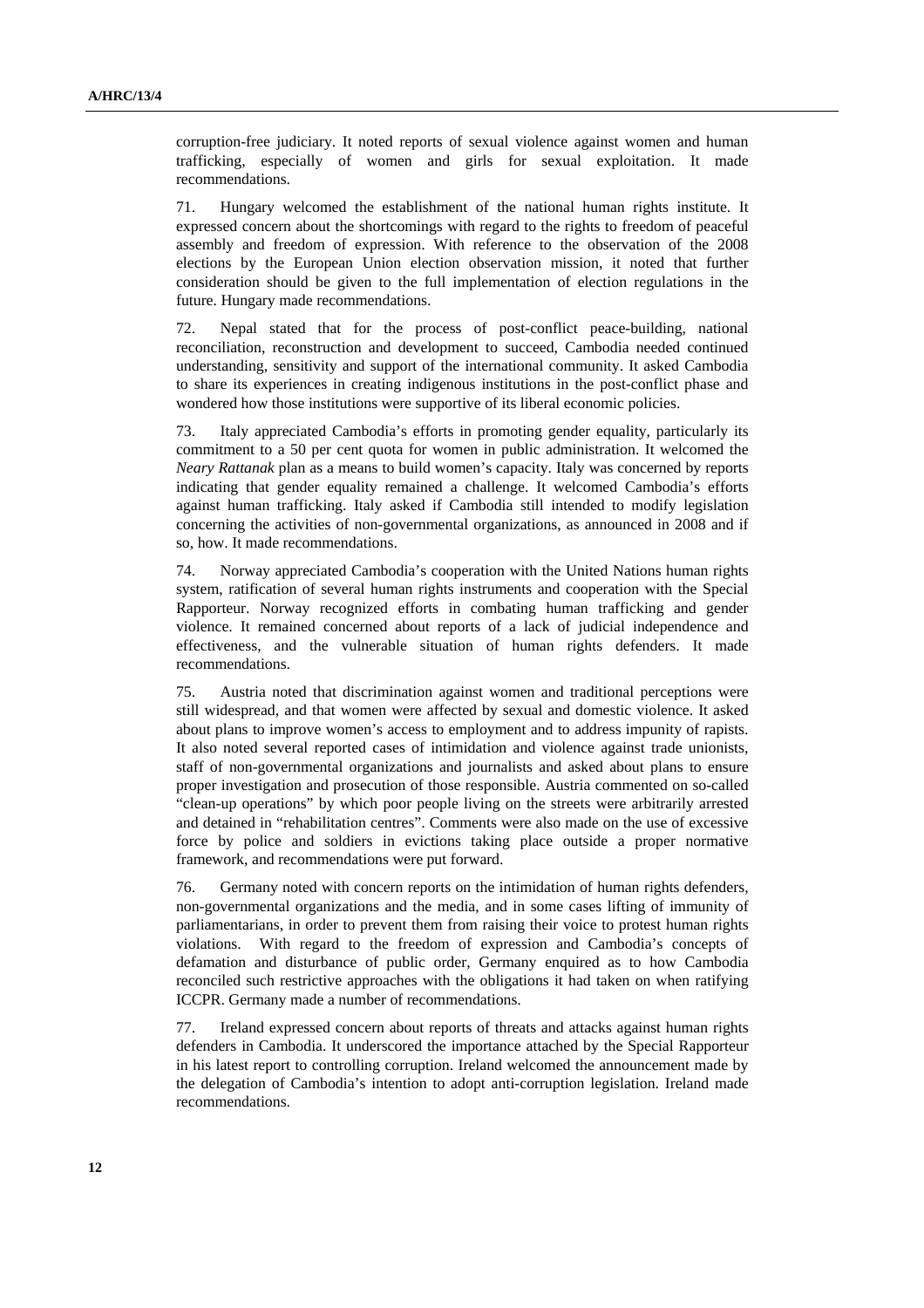Bosnia and Herzegovina recognized that significant progress had been made in national strategies and action plans to address human rights challenges. It noted, however, the concerns of the Committee on the Elimination of Discrimination against Women about gender-role stereotyping. It noted that, although reports indicated that the 2008 elections had not fully met international standards, the participation of women as voters and candidates had increased. A recommendation for further improvement in this area was put forward.

78. The Czech Republic noted a number of pending visits for special procedures and enquired whether and when they would be able to visit the country. While welcoming initiatives to train prison staff on human rights, it made a number of recommendations relating to detention conditions and other matters.

79. The Congo saluted the creation of the Human Rights Committee. It encouraged Cambodia to continue its programme of judicial reforms to fight impunity and provide for a just and effective judiciary. It welcomed the abolition of the death penalty and the efforts made to reduce poverty. It praised Cambodia's determination to guarantee the right to education without discrimination. The Congo made a recommendation.

80. Angola expressed satisfaction at the prioritization of poverty reduction and asked about such policies. It took note of efforts for the improvement of the judiciary and asked how the international community could contribute to reinforcing the judiciary's capacity. It welcomed strategies to reduce child labour and asked for clarification on them. It noted with satisfaction that Cambodia supports the creation of unions and protects them constitutionally, and asked how that process was monitored. It made recommendations.

81. Cambodia thanked all delegations for their constructive participation. Acknowledging that Cambodia, like all other countries, had areas requiring more attention and further action, the delegation gave its assurance that the comments, suggestions and recommendations made had been duly noted and would be fully submitted for consideration by the Government.

#### **II. Conclusions and/or recommendations**

**82. In the course of the discussion, the following recommendations were made to Cambodia:** 

**1. Consider ratifying the International Convention for the Protection of All Persons from Enforced Disappearance (CED) and the Convention on the Rights of Persons with Disabilities (CRPD); the two Optional Protocols to the International Covenant on Civil and Political Rights (ICCPR); the Optional Protocols to the Convention on the Elimination of All Forms of Discrimination against Women and CRPD; and Convention No. 169 of the International Labour Organization, and accomplish the human rights goals set by Human Rights Council resolution 9/12 (Brazil);** 

**2. Sign and ratify CED and the Optional Protocol to the International Covenant on Economic, Social and Cultural Rights (ICESCR); ratify OP-ICCPR, OP-CEDAW and CRPD and its Optional Protocol (Spain),** 

**3. Consider ratifying CRPD and ensuring its full implementation in domestic law (New Zealand);** 

**4. Consider early ratification of OP-CEDAW, signed in 2001 (Slovakia);** 

**5. Continue legal and judicial reforms and harmonization of the laws with international human rights instruments (Morocco);**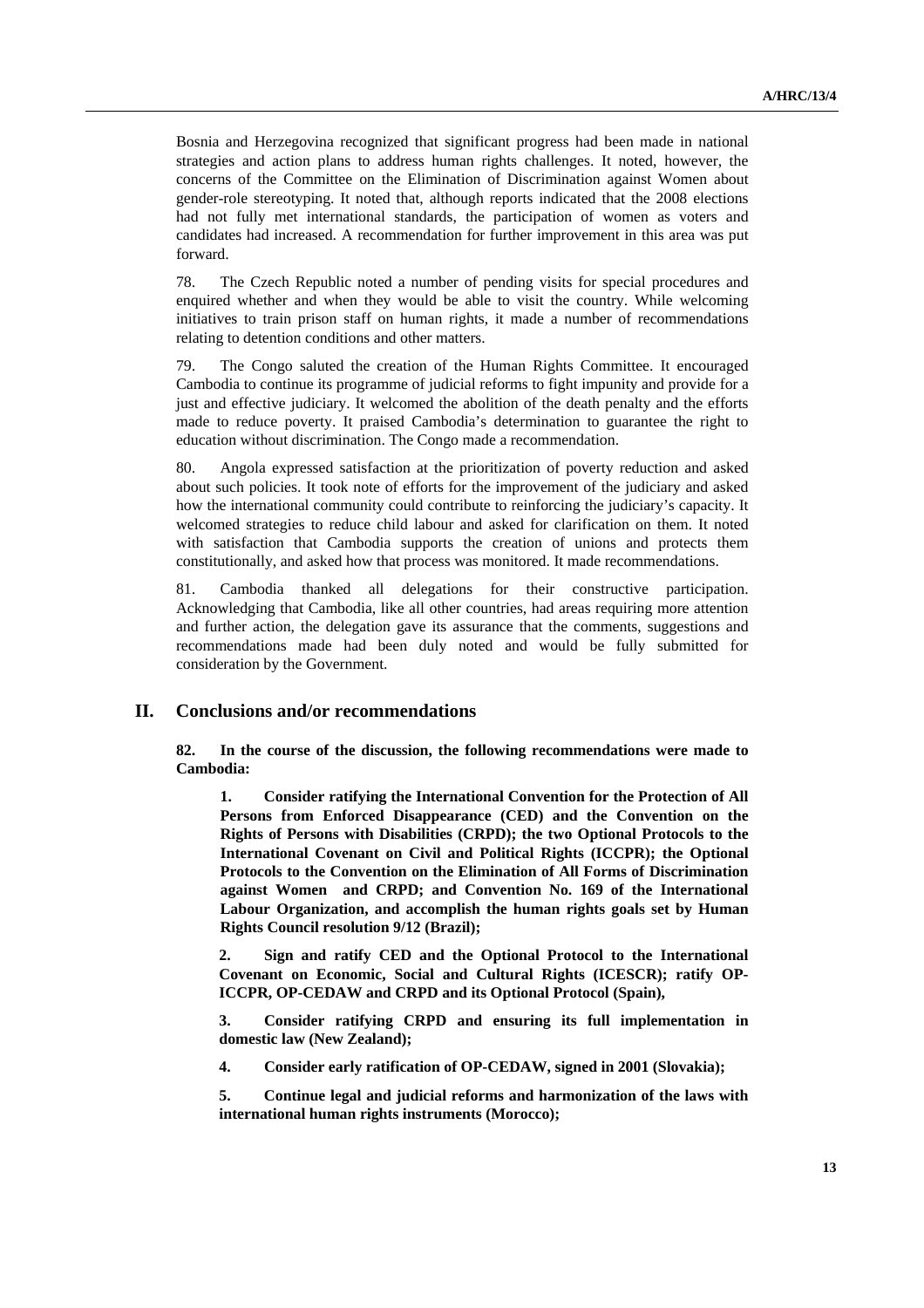**6. Widen its consultation process on the development of policy, legislation and regulations to ensure that all legislative instruments are assessed as to their positive and negative impacts on human rights (United Kingdom);** 

**7. Expedite operationalization of an independent human rights institution in accordance with the Paris Principles (Pakistan); accelerate the steps currently under way for the establishment of a national human rights institution consistent with the Paris Principles (Egypt); continue its efforts to establish a national human rights institution in accordance with the Paris Principles, which would strengthen the human rights infrastructure within the country (Thailand); advance the process of establishing an independent national human rights institution in a pragmatic manner and in consultation with all relevant actors (Philippines);** 

**8. Build on progress towards the establishment of an independent national preventive mechanism with the necessary mandate and resources to fulfill its obligations under the Optional Protocol to the Convention against Torture and Other Cruel, Inhuman or Degrading Treatment or Punishment (Denmark);** 

**9. Reinforce relevant institutional capacity to maximize the implementation of its five-year plan (2006-2012) for the elimination of the worst forms of child labour (United States);** 

**10. Continue strengthening its reforms programmes in all sectors to guarantee the human rights and freedoms enshrined in its Constitution (Brunei);** 

**11. Redouble its efforts and resources to reach the target sets by the Millennium Development Goals for the improvement of the political, economic, social and cultural rights of the Cambodian people (Malaysia);** 

**12. Continue its efforts to combat poverty; ensure sustainable development; improve access to health care and education; and achieve the Millennium Development Goals (Russian Federation);** 

**13. Continue to cooperate with the international community in its effort to further advance democratic society and to improve human rights and the wellbeing of its people in accordance with national priorities as reflected in its development strategies and policies (Bhutan);** 

**14. Continue to pay particular attention to continuing an inclusive process which takes into account all elements of society, and to create favourable conditions, in particular for those living in rural areas, in the framework of the strategic development plan mentioned in paragraph 33 of the national report (Morocco);** 

**15. Promote human rights education and training at all levels, including for Government officials, in order to raise awareness about human rights for all (Thailand);** 

**16. Further strengthen its advocacy efforts to enhance public awareness of human rights in general and the human rights of vulnerable groups, including women, children, the disabled, the elderly and indigenous people, in particular (Republic of Korea);** 

**17. Submit its pending reports to the relevant treaty bodies (Pakistan);** 

**18. Consider issuing a standing invitation to United Nations human rights special procedures (Brazil); issue and implement a standing invitation to all**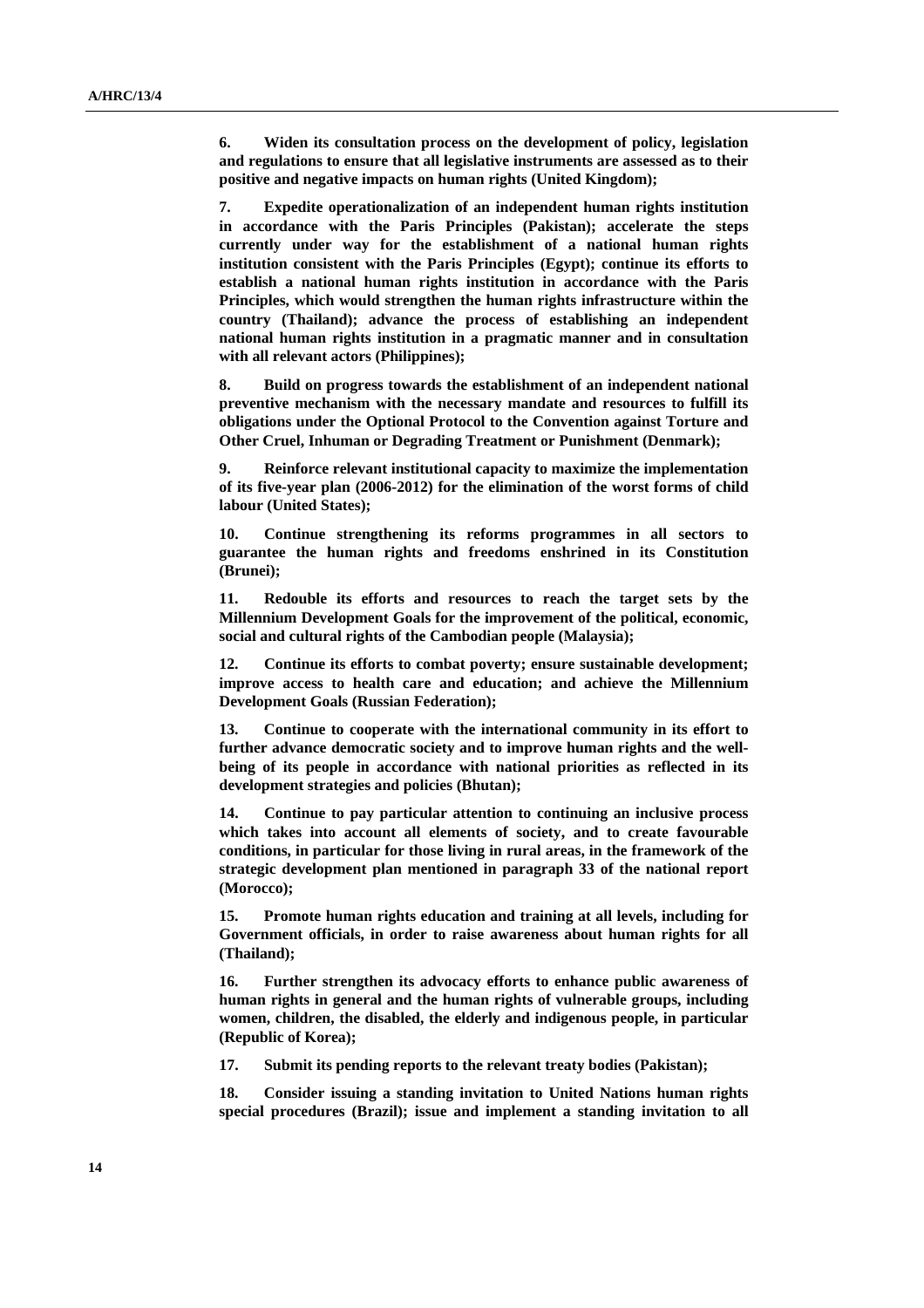**special procedures (Czech Republic); issue a standing invitation to all Council special procedures (Slovakia);** 

**19. Consider favourably the request for visits by thematic mandate-holders (Norway);** 

**20. Approve the request for a visit by the Special Rapporteur on the sale of children, child prostitution and child pornography (Norway); respond positively to the requests for a visit by the Special Rapporteur on the sale of children (Spain);** 

**21. Grant the request made by the Special Rapporteur on the independence of judges and lawyers in 2006, 2008 and 2009 to visit the country (Netherlands); approve the request for a visit by the Special Rapporteur on the independence of judges and lawyers (Norway);** 

**22. Enact legislation that clearly defines discrimination against women and provides for effective remedies (Austria);** 

**23. Continue the implementation of the necessary affirmative measures to achieve gender parity (Cuba);** 

**24. Tackle the roots of gender inequality through concrete actions aimed at safeguarding women's rights within the family as well as appropriate measures of awareness-raising and human rights education (Italy);** 

**25. Increase its effort in promoting women's empowerment and capacitybuilding through public awareness, education and skill training (Malaysia);** 

**26. Conduct a wide awareness-raising campaign to sensitize society to issues of gender equality(Azerbaijan);** 

**27. Establish independent and impartial investigations into all allegations of torture and other ill-treatment and bring perpetrators to justice (Denmark);** 

**28. Take further concrete steps to address cases of torture in prisons, in particular to ensure impartial and independent investigation of all cases of alleged mistreatment or torture, punish all personnel responsible for torture or mistreatment and provide victims of torture effective access to remedy (Czech Republic);** 

**29. Adjust detention and prison facilities as well as standards of treatment so that they are gender-sensitive and ensure effective protection of the personal safety of all detainees and prisoners (Czech Republic);** 

**30. On sexual violence against women, undertake due and timely investigations of all reported cases, punish the perpetrators and implement necessary rehabilitation programmes for the victims; intensify Government efforts to raise public awareness against this negative phenomenon and to fight persistent traditional stereotypes (Slovakia);** 

**31. Sensitize police officers and law enforcement officials and take measures to effectively prosecute sexual and domestic violence (Austria);** 

**32. (a) Intensify its effort to improve human rights for women and to combat key problems such as human trafficking, sexual violence, domestic violence and exploitation of women and children (Norway); (b) continue to fight discrimination and sexual exploitation of women and girls, especially through enhancing efforts to combat trafficking in persons (Philippines); (c) strengthen and amend when necessary its Second National Plan on Human Trafficking**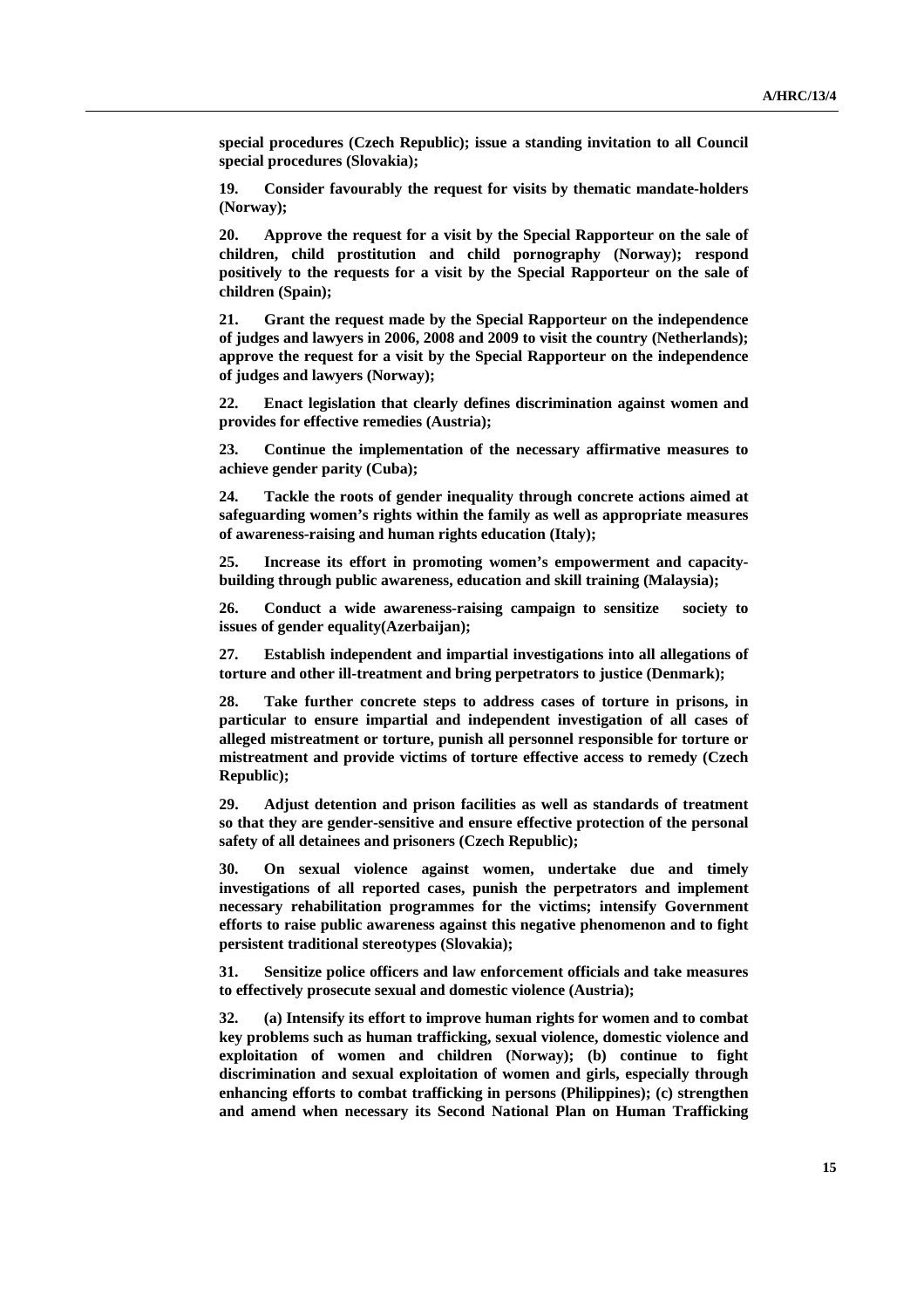**and Sex Trafficking, 2006-2010, as well as the law on anti-trafficking passed in 2008, and ensure their due implementation (Slovakia); (d) fully implement the Second National Plan on Human Trafficking and Sex Trafficking, with particular emphasis on measures to support victims, such as legal, medical and psychological support and provision of shelters (Italy); (e) intensify its efforts to combat trafficking in persons and eliminate violence against persons (Belarus); (f) intensify its fight against trafficking, including by addressing the root causes of the problem such as gender-based poverty (Malaysia); (g) strengthen the role of its police and other enforcement authorities in dealing with trafficking in women and children (Malaysia); (h) deepen its actions in fighting against child prostitution and trafficking of minors (Spain); (i) continue to take the necessary measures for effectively fighting human trafficking and child labour (Germany);** 

**33. Intensify its fight to eliminate forced labour and the severest forms of child labour (Congo);** 

**34. Continue its efforts to promote and protect human rights and to strengthen good governance and respect for the rule of law (Indonesia); continue to strengthen the rule of law and good governance as a means to help enhance human rights promotion and protection within the country (Thailand);** 

**35. Adopt a law against corruption (Switzerland);** 

**36. Swiftly review and pass the anti-corruption law, which would include tough penalties for government corruption and would subject public officials to financial disclosures (United States);** 

**37. Implement anti-corruption legislation through an independent and nonpartisan anti-corruption commission (Ireland);** 

**38. Take further measures to proceed with its judicial reform, to address land issues and to combat corruption, as these are important for the promotion and protection of human rights as well as the consolidation of democracy (Japan);** 

**39. Take measures to ensure everyone's equal access to justice, in accordance with international standards (Sweden);** 

**40. (a) Ensure the independence and impartiality of the judicial system (Sweden); (b) ensure the independence of the judiciary, without any political intervention (Switzerland); (c) strengthen mechanisms guaranteeing judicial independence, including fully empowering the Government anti-corruption unit to act against corruption within the judiciary (New Zealand); (d) intensify its efforts towards establishment of a fully independent, impartial and neutral judiciary, free from corruption in accordance with international standards, guaranteeing that all perpetrators of human rights violations are held accountable and nobody goes unpunished (Slovakia); (e) look for means to improve the remuneration system for judges to offer better guarantees of independence (Spain);** 

**41. Complete the process of judicial reform and enact essential legislation such as a new penal code, an anti-corruption law and legislation to guarantee and safeguard the independence and impartiality of the court system, court personnel and judges in accordance with international standards (Norway);** 

**42. Adopt and enact the Law on the Status of Judges, the Amendment of the Law on the Organization and Functioning of the Supreme Council of**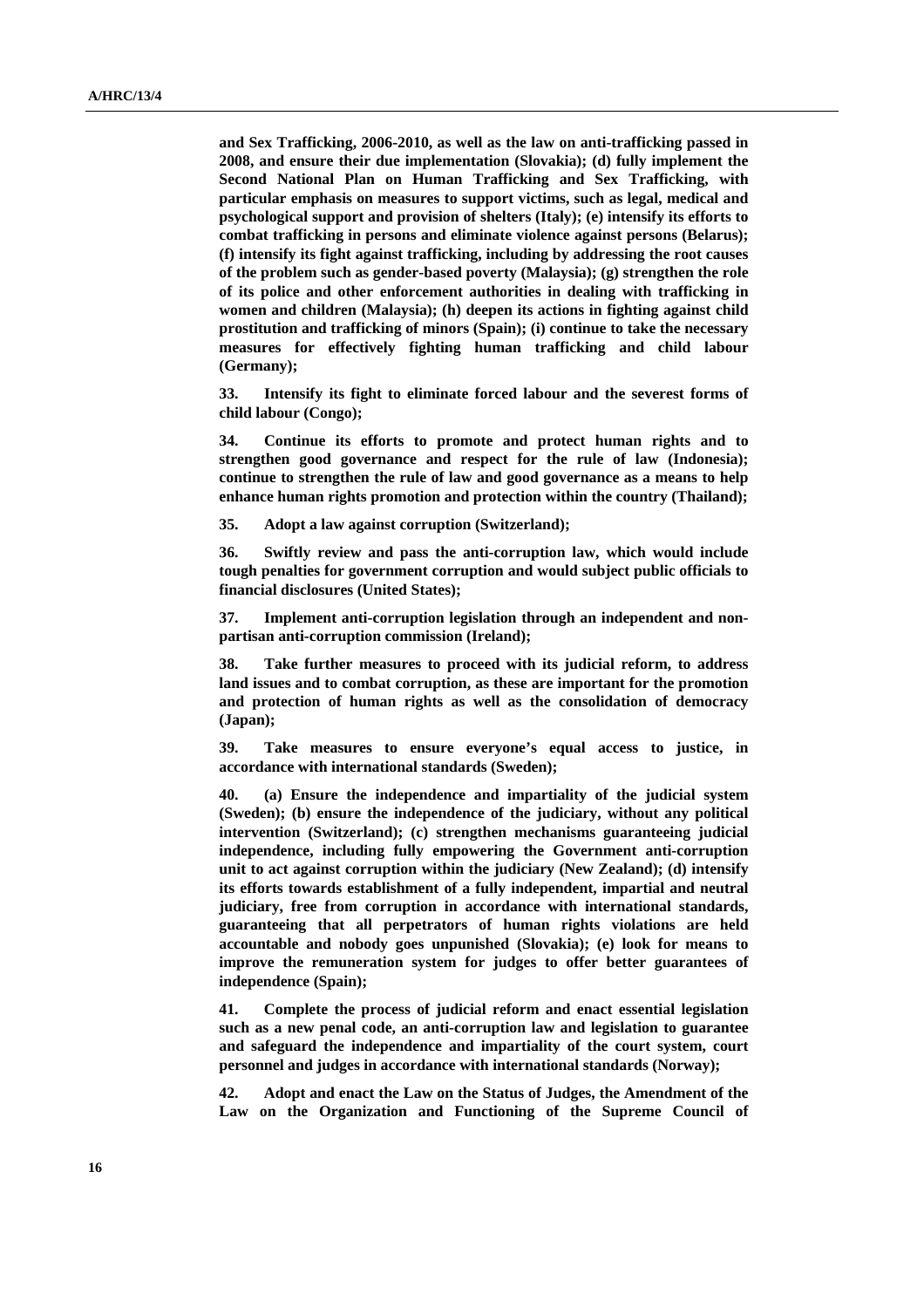**Magistracy and the anti-corruption law in accordance with recommendations made by the Special Representative of the Secretary-General for human rights in Cambodia, the United Nations Development Assistance Framework and the Committee on Economic, Social and Cultural Rights, respectively, and create and adopt a code of conduct for judges, prosecutors and disciplinary councils, including disciplinary provisions (Israel);** 

**43. (a) Continue to support the important work and independence of the Extraordinary Chambers within the Cambodian court system (Canada); (b) continue and strengthen the activities of the Extraordinary Chambers in the area of the right to truth and reconciliation (Brazil); (c) regarding the Khmer Rouge tribunal, make further efforts for smooth court proceedings and the early completion of its work, in view of its unexpected delay (Japan); (d) cooperate with the Extraordinary Chambers, the United Nations, international donors and civil society to develop a strategy aimed at ensuring that the national jurisdictions can benefit from the experience of the Extraordinary Chambers (Belgium); (e) take steps to ensure that the work of the Extraordinary Chambers, including the involvement of international judges working alongside Cambodian judges, is harnessed to contribute to the strengthening of the Cambodian judiciary (New Zealand);** 

**44. Guarantee the independence of the Extraordinary Chambers and allow them to prosecute and try offenders other than those already indicted (Belgium);** 

**45. Fully cooperate with the United Nations to ensure that all allegations of corruption and political influence are rapidly investigated by an independent and impartial mechanism and that cases found are submitted to the authorities for judicial proceeding (Belgium);** 

**46. (a) Ensure that the freedom of expression and of the press guaranteed in the Constitution are effectively respected (Switzerland); (b) review its newly adopted penal code with a view to ensuring its compliance with the permissible limitations to freedom of expression as stated in ICCPR (Czech Republic); (c) take effective measures to ensure the freedom of expression and opinion by amending the press law that allows for a broad interpretation of the vague term "humiliation of national institutions" and authorizes censorship, the suspension of publishing and imprisonment under the guise of national security and political stability (Israel); (d) adopt legislative measures necessary so that journalists are not persecuted while exercising their profession and violations of the limits on freedom of expression are not sanctioned criminally (Mexico); (e) define the scope of defamation and disinformation charges to ensure that these do not impinge on freedom of expression and give clear guidance to judicial officials so that these provisions do not result in a large number of cases where the charges are disproportionate (United Kingdom);** 

**47. Elaborate an action plan for ensuring free access to the electronic media and for liberalizing the electronic media ownership rules (Hungary);** 

**48. (a) Commit itself to respecting freedom of expression and opinion for all, in particular for members of the opposition (Canada); (b) re-examine the modalities for lifting parliamentarian immunity to ensure that this practice does not contravene the principles of pluralism and respect for freedom of expression (France);** 

**49. Take due steps towards the full implementation of the election regulations in the future (Hungary);**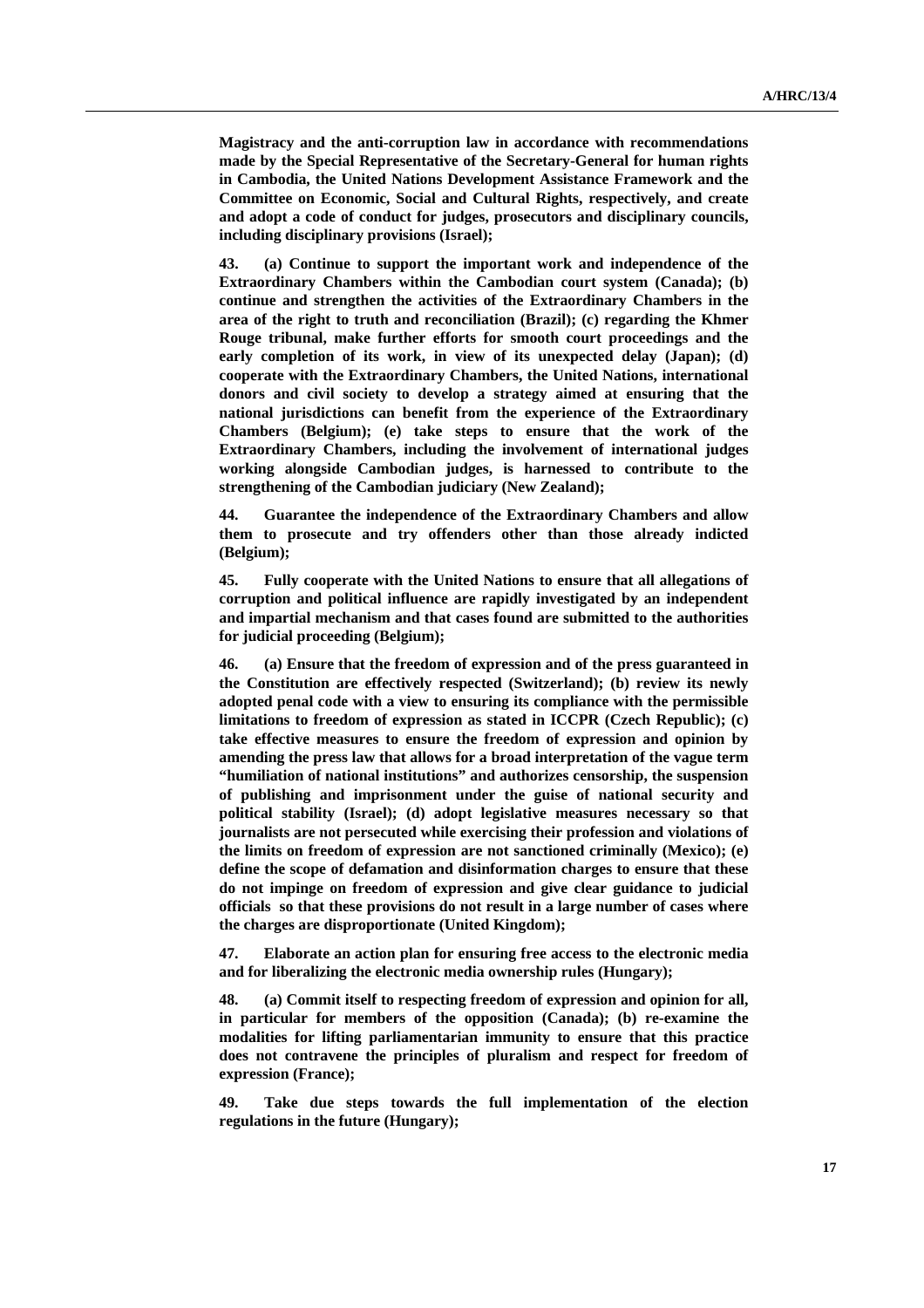**50. Continue making efforts to increase the political participation of women, the percentage of women and young people in positions at all levels of society and the participation of women in the labour market under equal conditions (Bosnia and Herzegovina);** 

**51. Strengthen efforts to protect freedom of expression and the right of all human rights defenders, including those working on land rights issues, to conduct their work without hindrance or intimidation, including by way of safeguarding freedom of assembly and association (Sweden);** 

**52. Facilitate the work of non-governmental organizations and other relevant civil society groups in the country (Italy);** 

**53. Develop a policy to protect human rights defenders (Brazil);** 

**54. (a) In line with a previous recommendation made by the Committee on Economic, Social and Cultural Rights, adopt effective measures to combat the culture of violence and impunity and to better protect human rights defenders, including indigenous leaders and peasant activists (Germany); (b) publicly speak out on reported cases of intimidation and violence – including murder – of trade unionists, the staff of non-governmental organizations and journalists and to ensure effective investigations and accountability for perpetrators (Austria); (c) effectively investigate and prosecute crimes and violations against human rights defenders and punish those responsible (Norway); (d) investigate and prosecute any attacks on – or false allegations in relation to – human rights defenders, in particular those working with communities to protect land, houses and access to natural resources and prevent forced displacement, an issue that has been reported on by the Special Rapporteur and the Committee on Economic, Social and Cultural Rights (Ireland);** 

**55. Adopt appropriate measures to disseminate widely and ensure full observance of the Declaration on Human Rights Defenders (Norway);** 

**56. Ensure that the draft law on non-governmental organizationsdoes not make their working conditions more difficult and respect their freedom of expression and association (France);** 

**57. Work towards a further reduction of the level of unemployment, including through the design and implementation of programmes of vocational training and retraining of its citizens and job creation (Belarus);** 

**58. Take all necessary measures to ensure that the trade union rights of workers in Cambodia are fully respected and that trade unionists are able to exercise their activities in a climate free of intimidation and risk to their personal security and their lives (United States);** 

**59. Establish labour courts in an effort to guarantee respect for worker rights and to provide legal and efficient solutions to labour disputes, and revise the law on trade unions (United States);** 

**60. Intensify its engagement with the international community to share its experiences in strengthening good governance and the land reform programme with a view to effectively fulfilling the Government's duties with accountability and pursuing equitable and efficient management of the distribution and utilization of land (Myanmar);** 

**61. Intensify efforts to promote fair access to land ownership and good governance, and continue reforms undertaken with the assistance of the international community, in particular the High Commissioner for Human**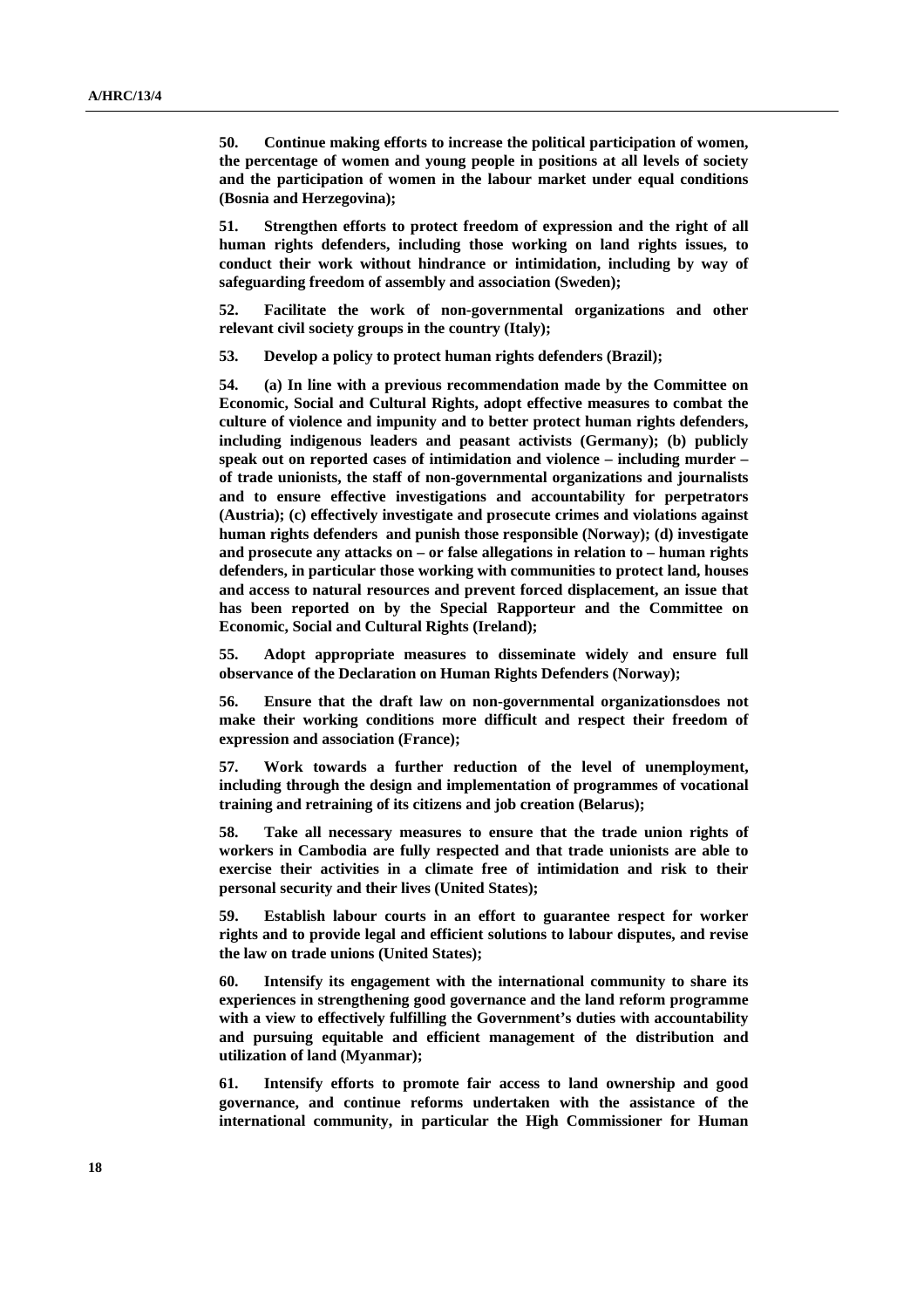**Rights, to reinforce institutional capacities and achieve the enjoyment of full human rights by the population (Algeria);** 

**62. Promote a legal framework that provides legal certainty in property matters, in particular land ownership and protection against forced evictions (Mexico);** 

**63. Consider fostering policies on land use and urban-rural inequality and continue efforts to combat poverty (Brazil);** 

**64. (a) Fully implement the 2001 land law and institute a moratorium on evictions until safeguards such as full compensation and access to basic services in resettlement areas can be guaranteed (Sweden); (b) adopt a moratorium on eviction until measures are taken to guarantee effective implementation of the 2001 law on land property and to deal with this problem in a more humane and dignified manner (Switzerland); (c) put an end to forced evictions, notably by improving the application of the land law of 2001, ensuring a better verification of land titles and guaranteeing strengthened protection of the population affected by the expropriations, which implies in particular prior consultations, a search for alternative solutions to expropriations, offers of re-housing and appropriate compensation of evicted persons (France);** 

**65. Continue to prioritize the issue of land evictions and to work with the Special Rapporteur to ensure an end to forced evictions and fulfil its obligations to respect and protect the human rights of all Cambodians, including individuals belonging to indigenous groups (Ireland);** 

**66. (a) Undertake a transparent and fair process to determine the conditions and procedures of involuntary relocation (Canada); (b) halt relocations of families to uninhabitable sites and consider evictions as a last recourse, as was requested by the Secretary-General (Germany); (c) develop an effective, transparent and fair resettlement policy and process that is based on national consultations and international best practice and suspend all planned resettlements until this framework is in place (United Kingdom); (d) increase efforts to ensure that evictions occur in compliance with the land law and that greater attention is paid to ensuring that communities relocated to resettlement sites have access to appropriate facilities, especially in urban areas (Australia); (e) work to advance the legal and policy framework on evictions, expropriations and resettlements and to ensure that those resettled have access to the necessary facilities and support (New Zealand);** 

**67. Adopt and implement a strict legislative framework on evictions and resettlement which ensures that evictions and relocations are legal, negotiated and fairly compensated (Austria);** 

**68. Enter into a dialogue with the civil society concerned with a view to addressing incidents of unlawful land-grabbing and evictions (Netherlands);** 

**69. Intensify programmes aimed at eradicating poverty and improving socio-economic indicators (Algeria);** 

**70. Continue to implement its national strategy to reduce poverty, especially in rural areas, and to enhance the general standard of living of its citizens (Belarus);** 

**71. Continue to implement strategies to reduce poverty and to improve and promote education (Angola);**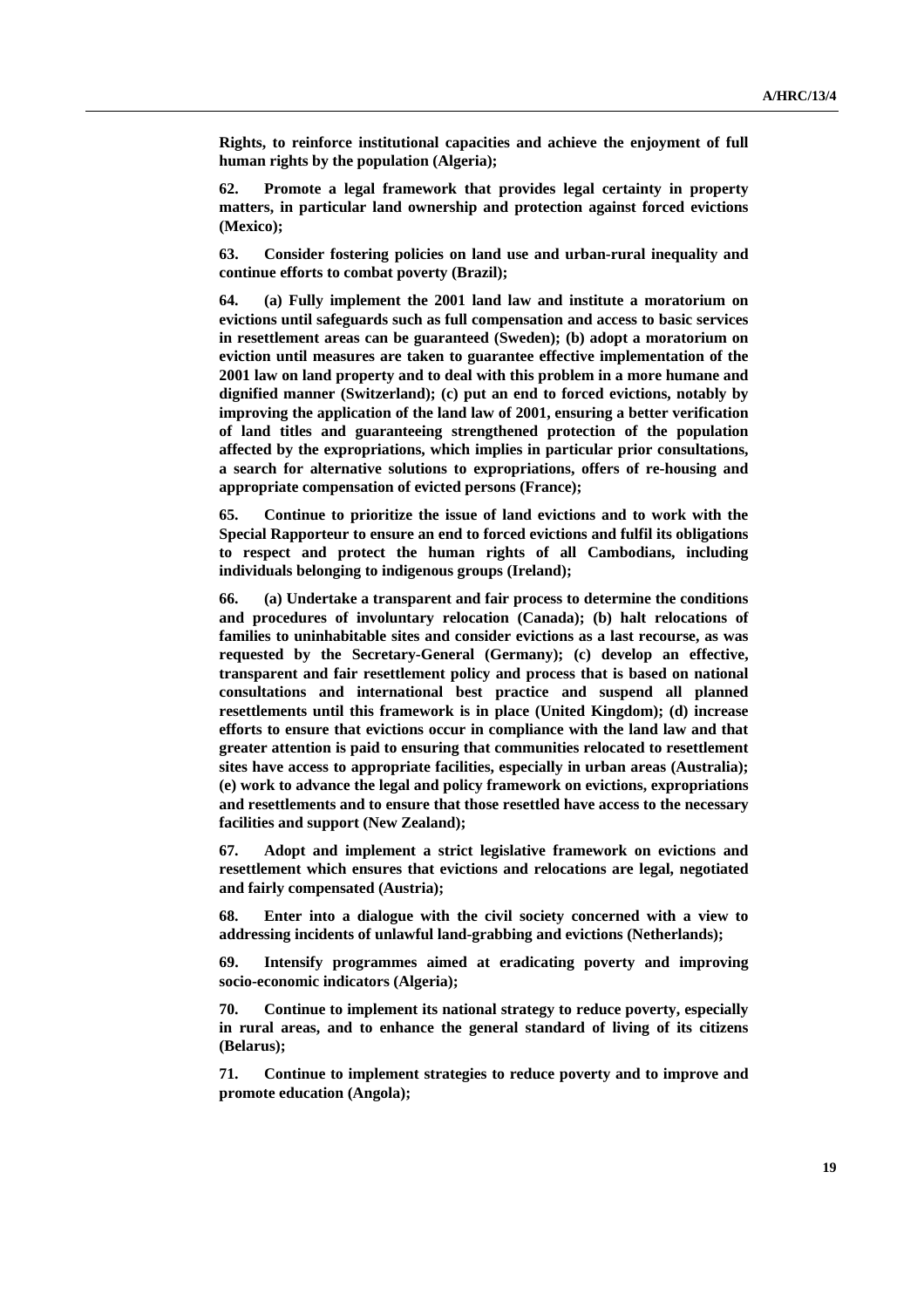**72. Make it a priority in its future plans to improve the situation of certain vulnerable groups, such as women, particularly those in rural areas, children, and persons with disabilities (Algeria); take further measures to provide protection and assistance to vulnerable social groups, including the elderly, persons with disabilities, poor families, orphans and others (Belarus);** 

**73 Promote and protect the rights of vulnerable peoples, the right to education and to right to development to bring down poverty in urban and rural areas simultaneously while maintaining peace, stability and protection of the environment (Lao People's Democratic Republic);** 

**74. Close the so-called rehabilitation centres, where poor people living on the streets arrested in police operations are held, and pursue adequate social policies that address the problems of the concerned socially disadvantaged groups (Austria);** 

**75. Ensure transparent management of oil, gas and mineral revenues to meet the social and economic rights of people living in Cambodia by adopting international best practice, in particular implementation of the Extractive Industries Transparency Initiative (Ireland);** 

**76. Intensify its public expenditure on the implementation of economic, social and cultural rights (Netherlands); continue efforts in allocating more resources to ensure the betterment of economic and social rights of citizens, in particular in the areas of poverty reduction, urban-rural equality, education, public services, etc. (Viet Nam); carry out the necessary efforts to increase expenditures for social programmes, particularly relative to education and access to housing (Mexico); further increase its national spending on health and education sectors to meet the targets of the Millennium Development Goals (Azerbaijan);** 

**77. Further strengthen the law reforms and policy aimed at protecting the people's rights and for the betterment of the poor and other disadvantaged groups (Viet Nam);** 

**78. Stay steadfast in promoting adequate social policies that aim to achieve just distribution of wealth and social wellbeing of the population (Bolivarian Republic of Venezuela);** 

**79. As recommended by the Committee on the Rights of the Child and the Committee on Economic, Social and Cultural Rights, intensify efforts to achieve better promotion and protection of the rights of the child (Algeria);** 

**80. Continue the development of specific legislation to promote and protect the rights of the child, including civil society participation, preventive measures in education and reinsertion into society of minors in difficult situations (Spain);** 

**81. Incorporate a legal definition of the child, a minimum age for criminal responsibility and sexual consent, and enforce the law on the minimum age of marriage, as recommended by the Committee on the Rights of the Child, and develop and implement national legislation which criminalizes and penalizes the distribution, sale and display of child pornography (Israel);** 

**82. Continue to seek technical assistance in drafting legislation in the field of children's rights (Slovenia);** 

**83 Strengthen its policy for the full guarantee of the rights of the child with attention to the implementation of the Guidelines for the Alternative Care of**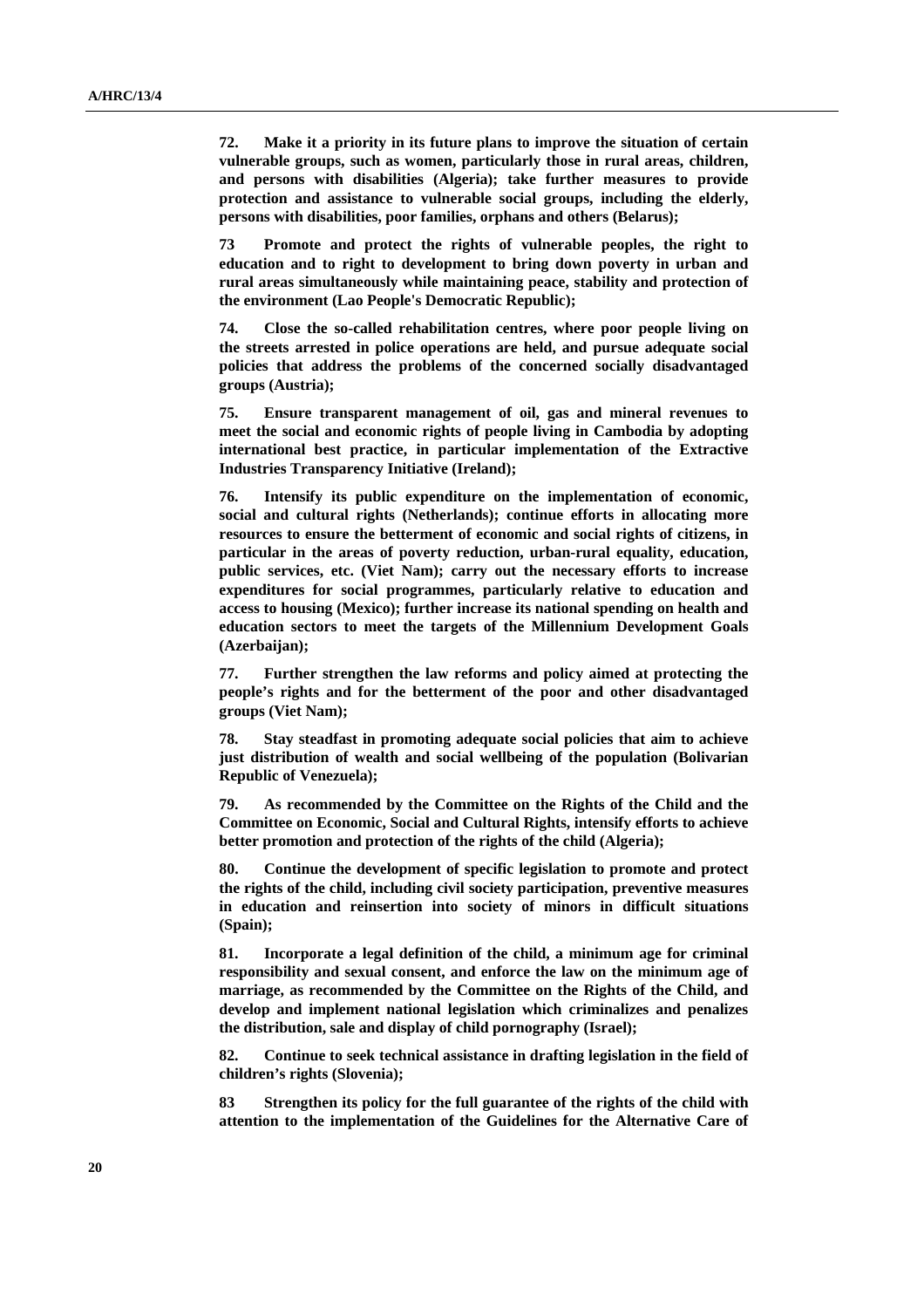**Children, in accordance with Council resolution 11/7 and General Assembly draft resolution A/C.3/64/L.50 (Brazil);** 

**84. Ensure registration at birth of all children, including non-Khmer citizens born in Cambodia (Czech Republic);** 

**85. Make primary education compulsory, and integrate the fight against illiteracy into the "Educational Strategic Plan" of the Government (Turkey);** 

**86. Give more emphasis to the education sector to gradually transform to a quality and advanced education system since education is a vital tool for national development (Myanmar);** 

**87. Through appropriate international assistance, seek to strengthen its educational system and education for all programmes, including for women and persons with disabilities (Philippines);** 

**88. Take additional measures to support access to education of minority children to help them to maintain and develop their own traditions and languages (Morocco);** 

**89. Continue to strengthen the economic, political and social development with full participation of its population (Lao People's Democratic Republic);** 

**90. Continue to cooperate with the United Nations and other international organizations to strengthen human rights in Cambodia (Lao People's Democratic Republic); elaborate an effective mechanism to facilitate cooperation with the relevant institutions of the United Nations (Hungary);** 

**91. (a) Continue to cooperate and seek technical assistance, if and where necessary, in improving democracy and ensuring the protection and promotion of the human rights of all Cambodians (Pakistan); (b) cooperate with and seek the support of the international community in devising its plans and strategies and in the area of capacity-building to be able to implement them (Egypt); (c) continue its positive efforts in fighting poverty, with the assistance of international community, in particular the more developed countries, which should redouble cooperation with this small developing country (Cuba); (d) continue to put in place with international assistance effective programs aimed at reducing poverty, especially in the rural areas which host 80 percent of the whole population (Azerbaijan); (e) strengthen its partnership with the international community with a view to improving public health of the country (Angola);** 

**83. The response of Cambodia to these recommendations will be included in the outcome report adopted by the Human Rights Council at its thirteenth session.** 

**84. All conclusions and/or recommendations contained in the present report reflect the position of the submitting State(s) and /or the State under review thereon. They should not be construed as endorsed by the Working Group as a whole.**